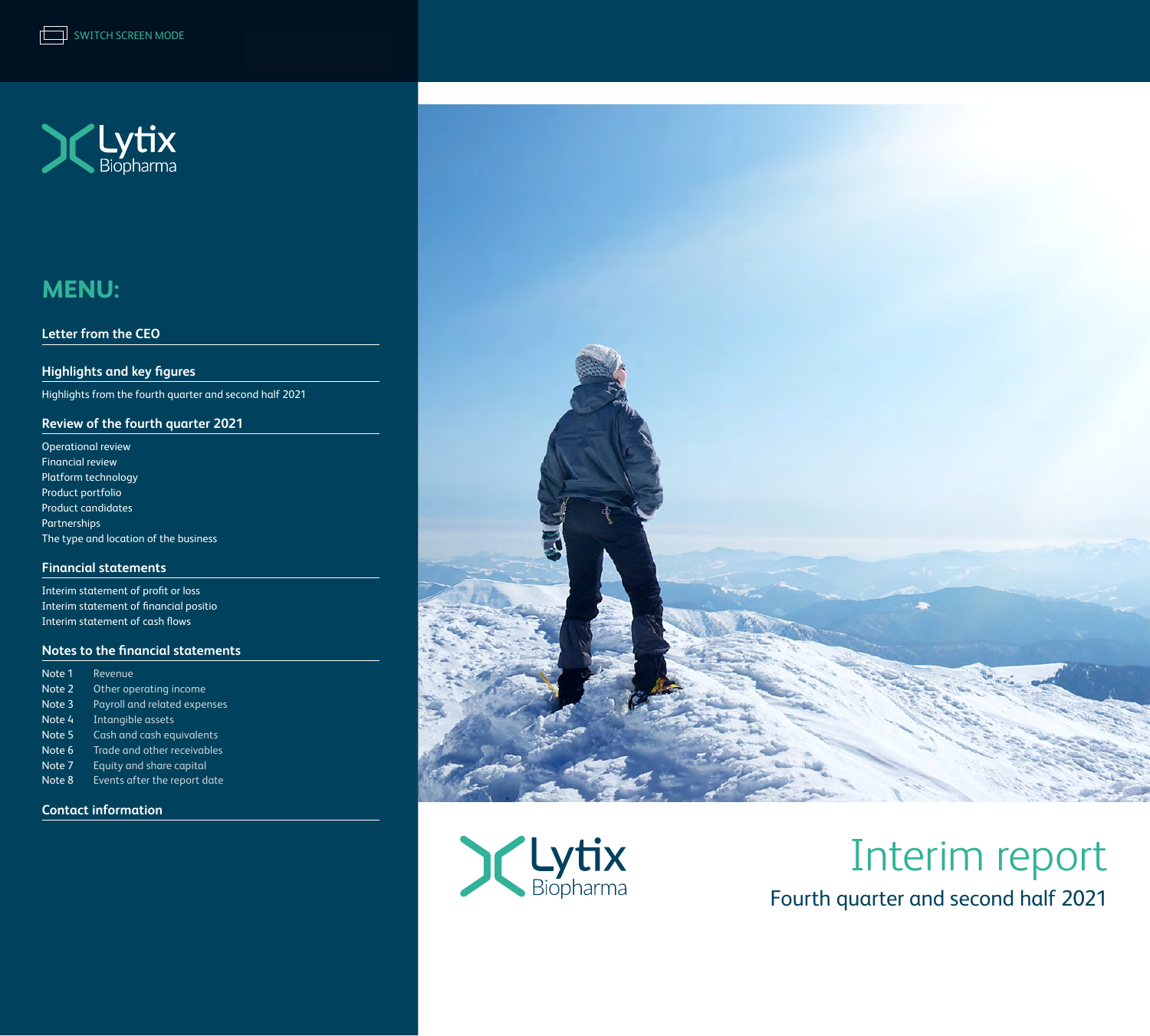<span id="page-1-0"></span>

#### **Letter from the CEO**

#### **[Highlights and key figures](#page-2-0)**

[Highlights from the fourth quarter and second half 2021](#page-2-0) 

#### **[Review of the fourth quarter 2021](#page-3-0)**

| <b>Operational review</b>             |
|---------------------------------------|
| <b>Financial review</b>               |
| Platform technology                   |
| Product portfolio                     |
| <b>Product candidates</b>             |
| <b>Partnerships</b>                   |
| The type and location of the business |

#### **[Financial statements](#page-10-0)**

[Interim statement of profit or loss](#page-10-0) [Interim statement of financial positio](#page-11-0) [Interim statement of cash flows](#page-12-0)

#### **[Notes to the financial statements](#page-13-0)**

| Note 1 | Revenue                      |
|--------|------------------------------|
| Note 2 | Other operating income       |
| Note 3 | Payroll and related expenses |
| Note 4 | Intangible assets            |
| Note 5 | Cash and cash equivalents    |
| Note 6 | Trade and other receivables  |
| Note 7 | Equity and share capital     |
| Note 8 | Events after the report date |
|        |                              |

#### **[Contact information](#page-19-0)**

### **Letter from the CEO**

At the forefront of cancer innovation with a firm position in the US

Entering 2022, Lytix Biopharma has achieved one of its 2021 primary objectives by establishing a firm position in the US, the most important market for medical innovation. We have launched a clinical Phase II study in US on our lead cancer compound LTX-315 and started the recruitment of patients. In addition, our commercial partner Verrica Pharmaceuticals received clearance for their Investigational New Drug (IND) to initiate a Phase II study with LTX-315 in the US in patients with skin cancer, and they expect first patient early this year. LTX-315's clinical evaluation in two Phase II clinical trials at significant hospitals in the US demonstrates that Lytix now has transitioned from a discovery to a mature drug development company, with a technology platform offering a large commercial potential.

As part of our global expansion strategy, we have added new members to our staff and network in the US. Collaboration with academic partners is leading to new publications bringing attention to the superiority of our first-in-class in situ vaccination technology. By example, our excellent research collaborators at Weill Cornell Medicine in New York have documented that LTX-315 works in aggressive breast cancer models that are resistant to market approved immunotherapy.

We were very pleased when the U.S. Food and Drug Administration (FDA) accepted our partner Verrica Pharmaceutical's IND application in November, a major corporate milestone. Impressively, based upon significant preparation, Verrica announced that they expect to enroll the first patient in their Phase II study in the first quarter of 2022. They plan to treat patients with basal cell carcinoma - a skin cancer - with LTX-315. It is estimated that more than four million new patients in the US alone are burdened with this disease each year. As Verrica's product development program progresses and LTX-315 passes successfully through testing, Lytix is entitled to receive a total



of USD 111 million in milestone payments as well as royalties on product sales.

Importantly also, we recruited the first patient in our Phase II clincial study at MD Anderson Cancer Center in Houston, Texas. MD Anderson is one of the world's leading cancer hospitals, and the hospital where Nobel Prize winner Dr. Jim Allison works as a professor and chair of the department of immunology. Dr. Allison holds a position on Lytix Biopharma's advisory board and has contributed critically to the design and execution of our clinical study.

Cancer is a heterogeneous disease, and the need for effective immunotherapy that can meet this challenge remains urgent, as most patients do not respond to currently approved treatment regimens and checkpoint inhibitors. In the coming year, we are confident that we will add to our growing pipeline and library of robust clinical data supporting further late-stage development and commercial potential of Lytix' oncolytic molecules. All patients in our Phase II soft tissue sarcoma study at Herlev Hospital, Denmark, have completed treatment, and we look forward to presenting data from this study at an international cancer congress later this year. Though the ongoing COVID-19 pandemic has caused some disruption to our clinical trial activities, we are pleased to report that our newly launched Phase II trial, ATLAS-IT-05, is on track to complete enrollment by the end of 2022. In addition, we are mapping additional opportunities to expand our innovative pipeline of molecules. We are confident that our technology platform addresses the major challenge in immunotherapy and look forward to keeping the market updated on the path towards multiple significant inflection points.

**Øystein Rekdal** CEO Lytix Biopharma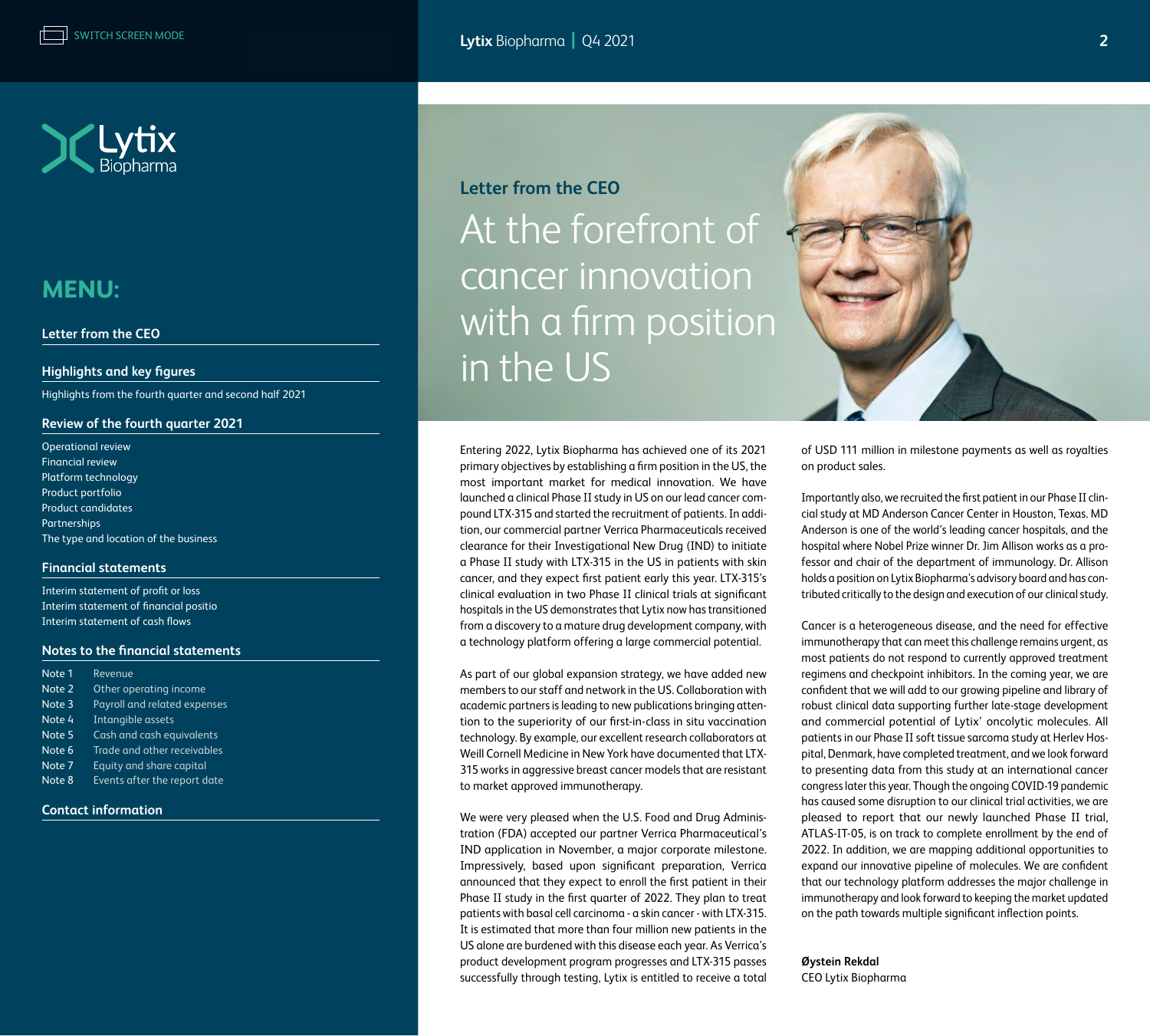<span id="page-2-0"></span>

#### **[Letter from the CEO](#page-1-0)**

#### **Highlights and key figures**

Highlights from the fourth quarter and second half 2021

#### **[Review of the fourth quarter 2021](#page-3-0)**

[Operational review](#page-3-0)  [Financial review](#page-4-0) [Platform technology](#page-5-0) [Product portfolio](#page-5-0) [Product candidates](#page-6-0) [Partnerships](#page-7-0) [The type and location of the business](#page-7-0)

#### **[Financial statements](#page-10-0)**

[Interim statement of profit or loss](#page-10-0) [Interim statement of financial positio](#page-11-0) [Interim statement of cash flows](#page-12-0)

#### **[Notes to the financial statements](#page-13-0)**

| Note 1 | Revenue                      |
|--------|------------------------------|
| Note 2 | Other operating income       |
| Note 3 | Payroll and related expenses |
| Note 4 | Intangible assets            |
| Note 5 | Cash and cash equivalents    |
| Note 6 | Trade and other receivables  |
| Note 7 | Equity and share capital     |
| Note 8 | Events after the report date |
|        |                              |

#### **[Contact information](#page-19-0)**

Highlights and key figures

### **Highlights from the fourth quarter and second half 2021**

#### **Business and Partnership:**

- Verrica Pharmaceuticals received approval from the U.S. Food and Drug Administration to initiate a Phase II study for LTX-315 in basal cell carcinoma (skin cancer). First patient enrolled in the study expected in the first quarter of 2022.
- The first patient in the Phase II treatment at MD Anderson marks an important milestone for Lytix. We expect the study will deliver additional key data in support of the solution Lytix' unique technology offers to cancer patients.
- Three new patents for LTX-315 have been granted, two in the US and one in the EU, strengthening the business case. Securing IP rights is critical for the protection of Lytix' technology platform and the long-term value generation.
- The LTX-315 study for soft tissue sarcoma at Herlev in Denmark (ATLAS-IT-04) is fully enrolled with the last patient completing treatment. The study explores the potential for the application of LTX-315 in a personalized adoptive T-cell therapy setting. Data from the study is being prepared for presentation at international cancer conferences.
- $\blacksquare$  For LTX-401 a second-generation molecule expanding the market to new indications - the preclinical preparations are progressing as planned to support submission of clinical trial application for Phase I study in 2022.

■ Lytix presented data at Society for Immunotherapy of Cancer (SITC) 2021 in US showing that LTX-315 provides strong therapeutic effects in a preclinical breast cancer model that is resistant to immune checkpoint inhibitors.

#### **Financial:**

- Total operating expenses for the six months ended 31 December 2021 were related to increased R&D activities in connection to the ongoing ATLAS-IT-05 trial in the US, the ATLAS-IT-04 trial in Denmark as well as the progression of the preclinical development of LTX-401.
- Cash position at the end of the period was NOK 197.3 million compared to NOK 28.5 million as of 31 December 2020.

- **Resarch and development:** 
	- clinical trial (ATLAS-IT-05) started Cancer Center in Texas. This event
	- **Key figures1**

| (in NOK thousands)                     | 04 2021 | 04 2020                  | 2H 2021  | 2H 2020                  | FY 2021  | FY 2020 |
|----------------------------------------|---------|--------------------------|----------|--------------------------|----------|---------|
|                                        |         |                          |          |                          |          |         |
| Total operating income                 | 719     | 1951                     | 2626     | 5433                     | 25827    | 6678    |
| Total operating expense                | (17087) | (14598)                  | (37790)  | (33372)                  | (73 844) | (49050) |
| Loss from operations                   | (16368) | (12646)                  | (35 164) | (27940)                  | (48017)  | (42372) |
| Loss for the period                    | (16395) | (12491)                  | (35301)  | (27669)                  | (48049)  | (42088) |
|                                        |         |                          |          |                          |          |         |
| Cash position at the end of the period |         |                          |          | $\overline{\phantom{a}}$ | 197 282  | 28 450  |
| Trade and other receivables            |         |                          |          | $\overline{\phantom{a}}$ | 5680     | 4 1 6 8 |
| <b>Total assets</b>                    |         | $\overline{\phantom{0}}$ |          | $\overline{\phantom{a}}$ | 202 962  | 32 617  |
| Total equity                           |         | $\overline{\phantom{a}}$ |          | $\overline{\phantom{a}}$ | 189 624  | 19889   |
| <b>Total liabilities</b>               |         |                          |          | $\overline{\phantom{a}}$ | 13 3 38  | 12728   |
| <b>Total equity and liabilities</b>    |         | $\overline{\phantom{0}}$ |          | $\overline{\phantom{a}}$ | 202 962  | 32 617  |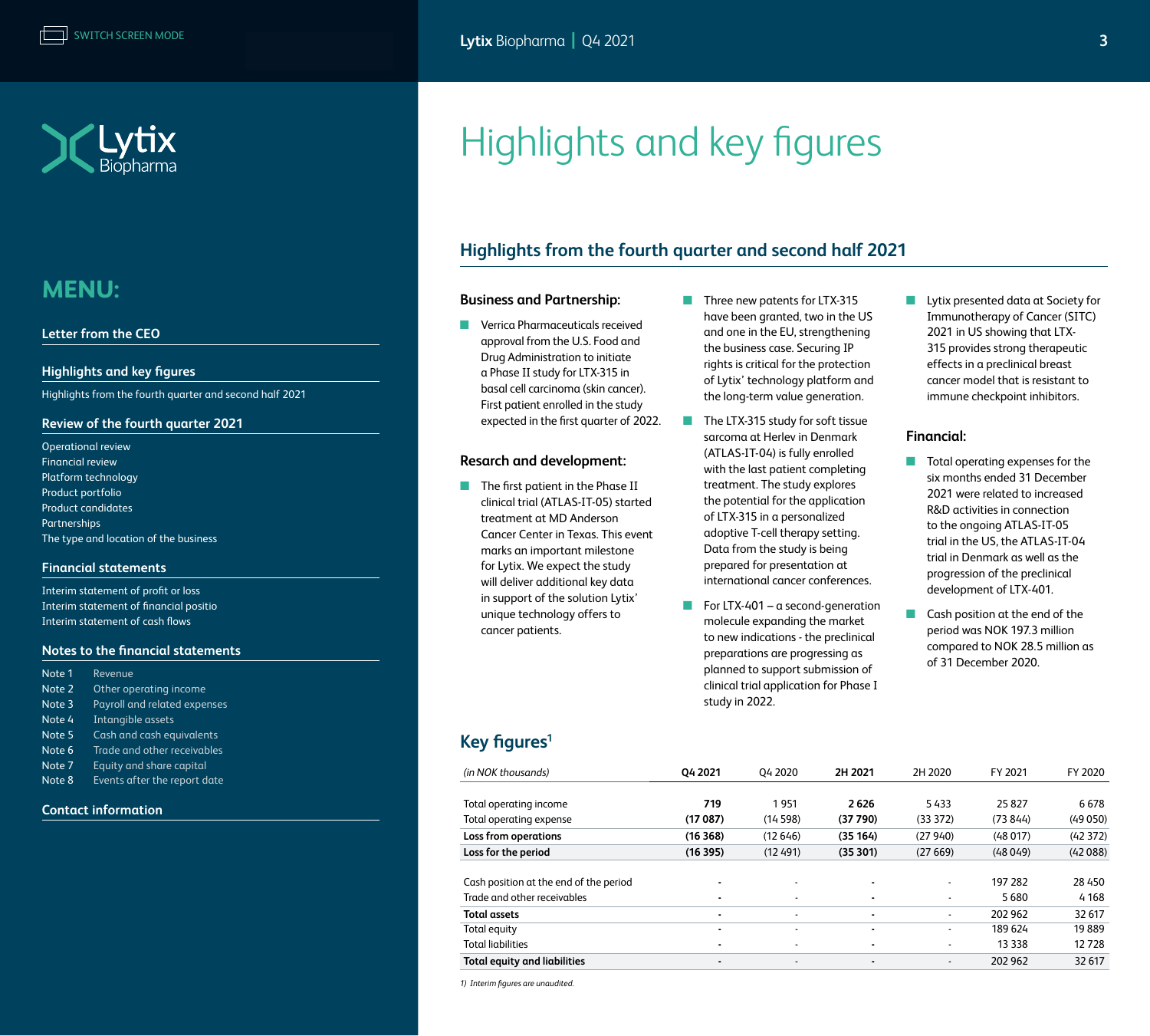<span id="page-3-0"></span>

#### **[Letter from the CEO](#page-1-0)**

#### **[Highlights and key figures](#page-2-0)**

[Highlights from the fourth quarter and second half 2021](#page-2-0) 

#### **Review of the fourth quarter 2021**

Operational review [Financial review](#page-4-0) [Platform technology](#page-5-0) [Product portfolio](#page-5-0) [Product candidates](#page-6-0) [Partnerships](#page-7-0) [The type and location of the business](#page-7-0)

#### **[Financial statements](#page-10-0)**

[Interim statement of profit or loss](#page-10-0) [Interim statement of financial positio](#page-11-0) [Interim statement of cash flows](#page-12-0)

#### **[Notes to the financial statements](#page-13-0)**

| Note 1 | Revenue                      |
|--------|------------------------------|
| Note 2 | Other operating income       |
| Note 3 | Payroll and related expenses |
| Note 4 | Intangible assets            |
| Note 5 | Cash and cash equivalents    |
| Note 6 | Trade and other receivables  |
| Note 7 | Equity and share capital     |
| Note 8 | Events after the report date |

#### **[Contact information](#page-19-0)**

# Review of the fourth quarter and saecond half year 2021

### **Operational review**

#### **PARTNERSHIPS**

#### **LTX-315 development in partnership with Verrica**

In November 2021, the U.S. Food and Drug Administration (FDA) accepted Verrica Pharmaceutical Inc's ("Verrica") (NASDAQ: VRCA) Investigational New Drug Application ("IND") for LTX-315 for the treatment of basal cell carcinoma. The collaboration with Verrica constitutes an essential part of Lytix' development program for LTX-315, and the FDA approval for the initiation of Verrica's Phase II study in basal cell carcinoma (BCC) adds extensive value to our development program. Verrica expects to initiate its Phase II trial of LTX-315 in the first quarter of 2022, and the study is expected to deliver a comprehensive amount of additional data in support for the therapeutic activity of LTX-315. The initiation of the study will trigger a milestone payment to Lytix.

With the Phase II study lined up to recruit patients from Q1 2022, Verrica has shown dedication to bring this novel immunotherapy forward to the clinic as a potential new non-surgical treatment for skin cancer. LTX-315 could be a remarkably innovative approach to skin cancer and represents a new paradigm beyond invasive surgery as the preferred treatment of BCC.

#### **RESEARCH AND DEVELOPMENT**

#### **ATLAS-IT-05 trial (LTX-315 in combination with pembrolizumab in patients with advanced solid tumors)**

Lytix opened a Phase II clinical trial in the US this summer, designed to assess the safety and efficacy of LTX-315 in solid tumors. In this clinical trial, LTX-315 will be evaluated in combination with the immune checkpoint inhibitor pembrolizumab (Keytruda®), which blocks tumor cells' ability to prevent the body's immune response. Results from earlier studies indicate that the combination of LTX-315 and pembrolizumab may work better than pembrolizumab alone. The aim of the trial is to document LTX-315's ability to enhance the number of cancer patients responding to checkpoint inhibitors.

The first patient started treatment at MD Anderson Cancer Center in December 2022. Treating the first patient marks an important milestone for Lytix along the path to demonstrate that Lytix' unique technology offers a solution to today's cancer treatment challenges, through activation of the body's own immune system.

The clinical trial is a multicenter study with MD Anderson Cancer Center in Texas as first site and Mount Sinai Hospital as the second site. Due to the COVID-19 pandemic's effect on number of patients available for clinical trials and the extreme competitive landscape, the company is searching for additional sites in the US and EU that will come online in 2022. In the pursuit for new sites, the search is only focused on hospitals with expertise within the field of intratumoral treatment. Expanding beyond the US transforms our clinical trial to a true global clinical trial.

MD Anderson is one of the world's leading cancer hospitals, and also the hospital where Nobel Prize winner Dr. Jim Allison works as a professor and chair of the department of immunology. Dr. Allison holds a position on Lytix Biopharma's advisory board. Enrolled patients will receive treatment with LTX-315 for up to five weeks. Pembrolizumab therapy will be administered with LTX-315 and then alone until progression or up to a maximum of 24 months. More information about the trial is available at www.clinicaltrials.gov.

*ClinicalTrials.gov Identifier: NCT04796194*

#### **ATLAS-IT-04 trial (LTX-315 in combination with adoptive T-cell therapy in advanced soft tissue sarcoma)**

Lytix is currently finalizing a clinical trial at Herlev Hospital, Denmark, to assess the safety and efficacy of intratumoral administration of LTX-315 in combination with adoptive T-cell therapy in patients with advanced soft tissue sarcoma. The aim of this study is to reveal whether LTX-315's unique mechanism of action generates T cells that specifically recognize and kill the patient's tumor. Generation of such tumor antigen specific T cells will provide strong evidence of LTX-315's mode of action and strengthen its clinical potential.

Six patients have received LTX-315 treatment. Enrollment has been completed. Results are planned to be presented at an international cancer congress later this year.

#### *ClinicalTrials.gov Identifier: NCT03725605*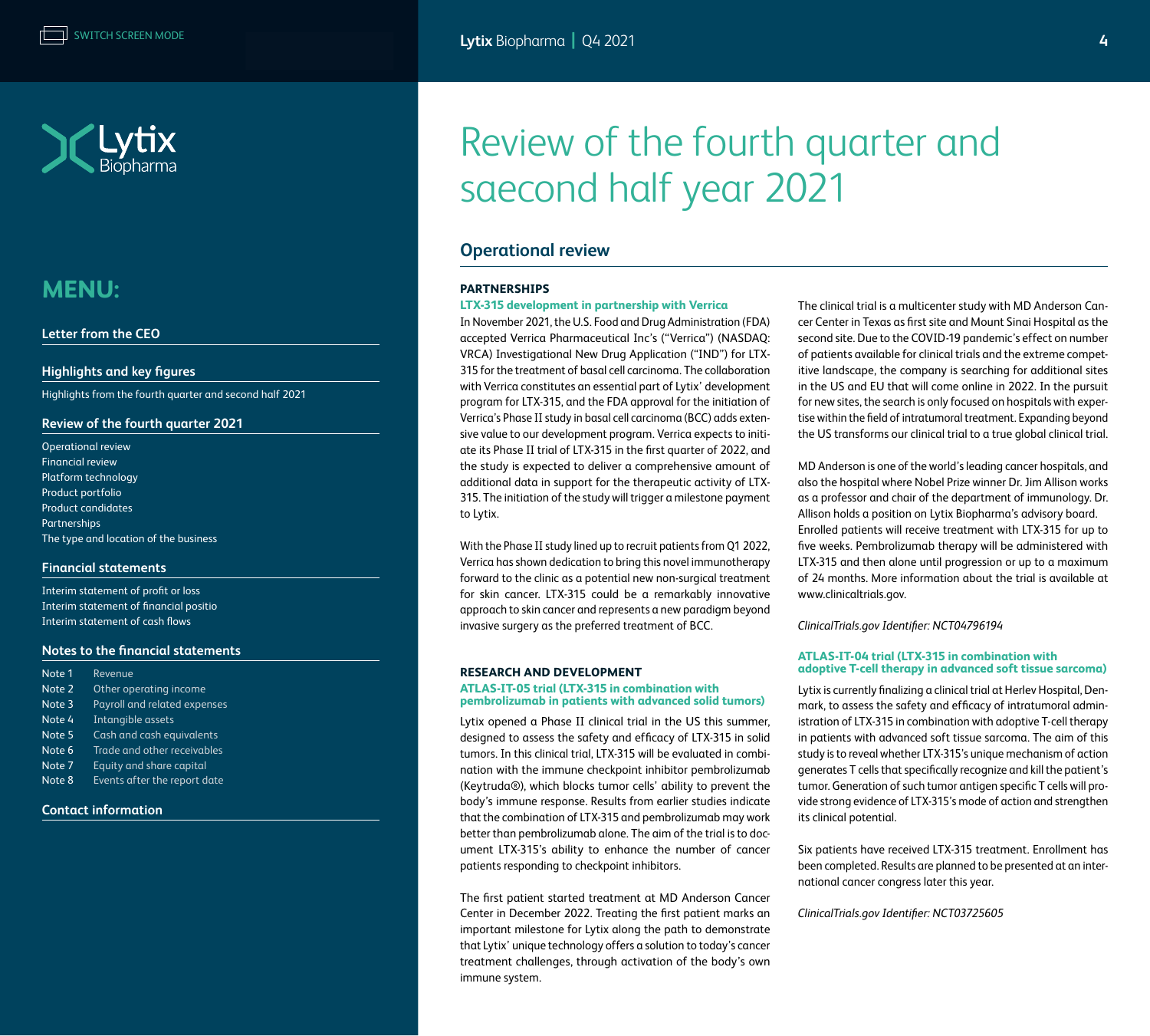

<span id="page-4-0"></span>

#### **[Letter from the CEO](#page-1-0)**

#### **[Highlights and key figures](#page-2-0)**

[Highlights from the fourth quarter and second half 2021](#page-2-0) 

#### **[Review of the fourth quarter 2021](#page-3-0)**

[Operational review](#page-3-0)  Financial review [Platform technology](#page-5-0) [Product portfolio](#page-5-0) [Product candidates](#page-6-0) [Partnerships](#page-7-0) [The type and location of the business](#page-7-0)

#### **[Financial statements](#page-10-0)**

[Interim statement of profit or loss](#page-10-0) [Interim statement of financial positio](#page-11-0) [Interim statement of cash flows](#page-12-0)

#### **[Notes to the financial statements](#page-13-0)**

| Note 1 | Revenue                      |
|--------|------------------------------|
| Note 2 | Other operating income       |
| Note 3 | Payroll and related expenses |
| Note 4 | Intangible assets            |
| Note 5 | Cash and cash equivalents    |
| Note 6 | Trade and other receivables  |
| Note 7 | Equity and share capital     |
| Note 8 | Events after the report date |
|        |                              |

#### **[Contact information](#page-19-0)**

#### **Key data presented at Society for Immunotherapy of Cancer (SITC) 2021**

In November 2021, encouraging preclinical data from a study in triple negative breast cancer (TNBC) were presented at the Society for Immunotherapy of Cancer's 36th Annual Meeting (SITC 2021). The study was a collaborative research effort between Lytix and the excellent research groups of Drs. Lorenzo Galluzzi and Sandra Demaria at Weill Cornell Medicine in New York.

Among the different subtypes of breast cancer, TNBC is the most difficult to treat. The TNBC model that was used is resistant to checkpoint inhibitors and has several characteristics that resembles human TNBC.

An encouraging finding was that LTX-315 provided protection against metastatic lesions in the lungs when injected into breast tumors. Evenly important, this effect of LTX-315 was further improved when combined with checkpoint inhibitors. These results are congruent with and complementary to the findings documented in breast cancer patients, where tumors in the lung were reduced following LTX-315 treatment in breast lesions. The experimental analysis also gave further insight to how LTX-315 stimulates the immune system to control breast cancer progression.

These findings provide scientific rationale for the potential to combine LTX-315 with checkpoint inhibitors.

The detailed data presented at SITC can be reviewed from a scientific article in OncoImmunology, a leading journal within the cancer immunology field entitled.

#### **Intellectual property (IP) rights**

Three new patents have been granted, two in the US and one in the EU. These patents are important milestones in the company's Intellectual Property (IP) strategy and further strengthens our business case. IP rights is critical for the protection of Lytix' technology platform and the long-term value generation of the company. The EU patent covers the use of LTX-315 in combination with a chemotherapeutic agent. The two new patents in the US covers the use of LTX-315 in combination with a chemotherapeutic agent and with the checkpoint inhibitor ipilimumab.

#### *LTX-401*

LTX-401 is a next generation oncolytic molecule for targeting deep-seated lesions such as liver cancer. This candidate drug expands the application of our in situ vaccination technology to several additional major cancer indications. LTX-401 is currently going through a preclinical program at Aptuit in Italy for assessment of all requirements needed for starting human clinical trials. The program is expected to finish in the first half of 2022. Favorable safety data received so far confirms the suitability of LTX-401 injections in deep-seated lesions. Lytix is heading for submission of clinical trial application late this year for a Phase I study to be performed in Europe.

#### *LTX-122*

LTX-122 is in a preclinical development program as part of the strategic partnership with Aurelius Biotherapeutics, an US-based veterinary company. Aurelius aim to use LTX-122 together with their own adoptive T-cell transfer technology to develop a treatment for B-cell lymphoma in dogs.

### **Financial review**

#### **PROFIT AND LOSS**

Total operating income for the six months ended 31 December 2021 amounted to NOK 2.6 million (NOK 5.4 million for the six months ended 31 December 2020). Operating income in the period was mainly related to government grants recognized in profit and loss. Other income for the second half of 2021 includes governmental grants of NOK 2.6 million (NOK 3.0 million).

Personnel expenses for the six months ended 31 December 2021 came in at NOK 14.3 million (NOK 16.7 million for the six months ended 31 December 2020). The decreased personnel expenses are explained by lower share-based payment expenses. Direct R&D expenses amounted to NOK 19.2 million for the six months ended 31 December 2021 (NOK 12.0 million for the six months ended 31 December 2020). Direct R&D expenses for the second half were related to increased activities in connection to the

ongoing ATLAS-IT-05 trial in the US, the ATLAS-IT-04 trial in Denmark as well as the progression of the preclinical development of LTX-401. Furthermore, other operating expenses decreased to NOK 4.2 million (NOK 4.6 million). Loss from operations for the second half of 2021 amounted to NOK 35.2 million (NOK 27.9 million).

#### **Cash flow**

Cash flow from operating activities amounted to positive NOK 126.3 million for the six months ended 31 December 2021 compared to negative NOK 13.8 million for the six months ended 31 December 2020. The positive cash flow from operating activities is explained by the proceeds from the private placement in June not being settled by 30 June 2021. Lytix received the proceeds in Q3 2021. There were no cash flows from financing activ-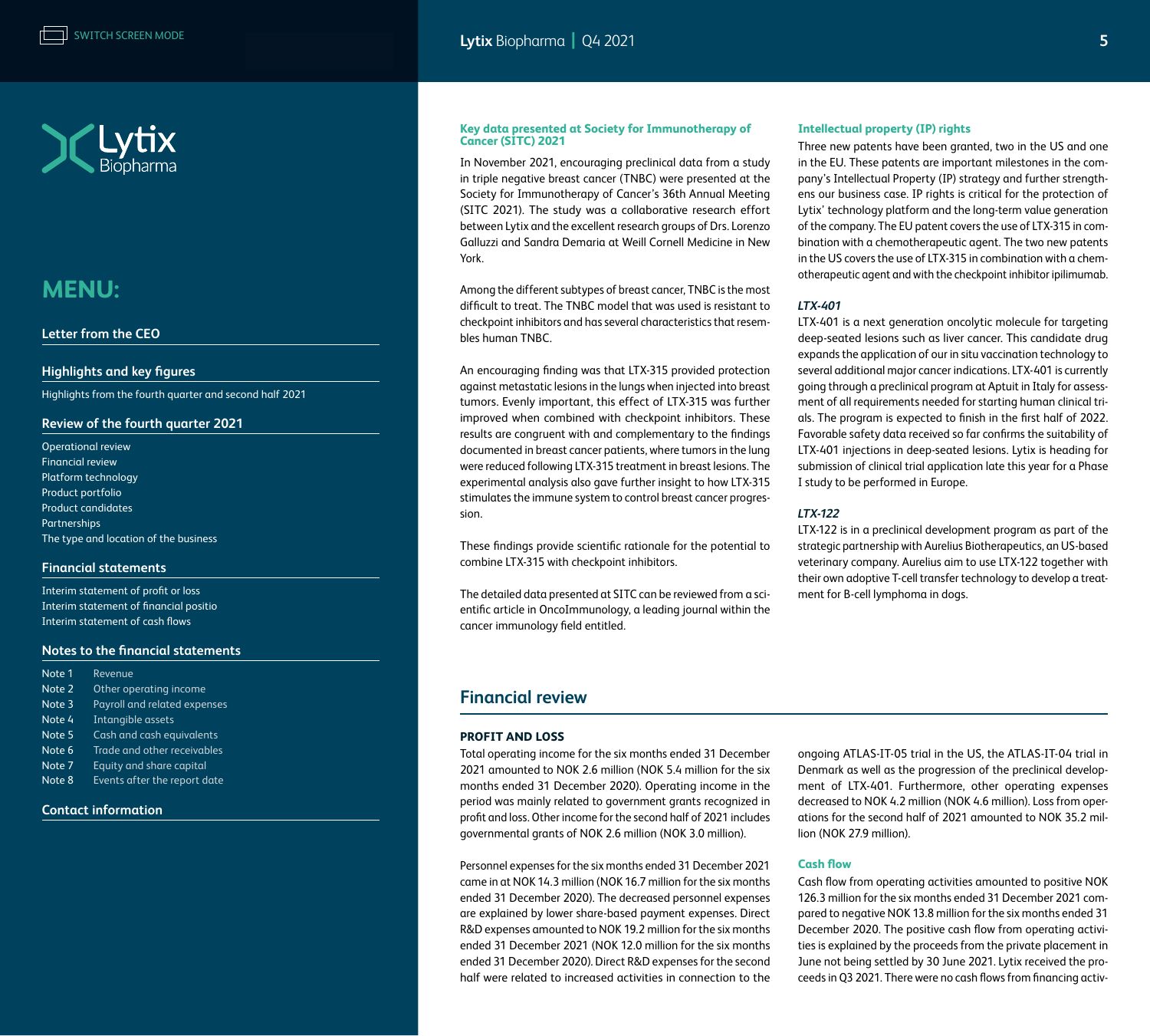<span id="page-5-0"></span>

#### **[Letter from the CEO](#page-1-0)**

#### **[Highlights and key figures](#page-2-0)**

[Highlights from the fourth quarter and second half 2021](#page-2-0) 

#### **[Review of the fourth quarter 2021](#page-3-0)**

[Operational review](#page-3-0)  [Financial review](#page-4-0) Platform technology Product portfolio [Product candidates](#page-6-0) [Partnerships](#page-7-0) [The type and location of the business](#page-7-0)

#### **[Financial statements](#page-10-0)**

[Interim statement of profit or loss](#page-10-0) [Interim statement of financial positio](#page-11-0) [Interim statement of cash flows](#page-12-0)

#### **[Notes to the financial statements](#page-13-0)**

| Note 1 | Revenue                      |
|--------|------------------------------|
| Note 2 | Other operating income       |
| Note 3 | Payroll and related expenses |
| Note 4 | Intangible assets            |
| Note 5 | Cash and cash equivalents    |
| Note 6 | Trade and other receivables  |
| Note 7 | Equity and share capital     |
| Note 8 | Events after the report date |
|        |                              |

#### **[Contact information](#page-19-0)**

ities for the six months ended 31 December 2021. Cash and cash equivalents at the end of the reporting period amounted to NOK 197.3 million compared to NOK 28.5 million at 31 December 2020 and NOK 71.0 million at 30 June 2021.

#### **Statement of financial position / balance sheet**

On 14 June 2021, the company listed its shares at Euronext Growth in Oslo. The listing followed the successful completion of a private placement and a national offering together raising NOK 225 million in new equity. Hence, total assets on 31 December 2021 were NOK 202.9 million compared to NOK 32.6 million on 31 December 2020 and NOK 233.7 million at 30 June 2021.

#### **IN SITU VACCINATION**

#### **– delivering immunotherapy straight into the tumor**

In situ vaccination stimulates a patient's immune system by injecting drugs with the ability to kill cancer cells straight into the tumor environment. Lytix Biopharma has applied this approach with its first-in-class oncolytic molecules, representing an alternative and unique approach to cancer vaccination. Importantly, this approach generates an immune response against a broad antigen repertoire without pre-identifying the antigens, which in turn can save considerable costs and valuable time.

### **Platform technology**

Lytix' technology platform is based on more than 30 years of preclinical and clinical research and originates from UiT, The Arctic University of Norway, Tromsø. The company has successfully generated highly active oncolytic molecules from naturally occurring host defense peptides. These have the potential to address the main challenge to deal efficiently with cancer; the heterogeneity of the tumor, enabling the cancerous cells to escape various targeting therapies.

When Lytix' improved molecules are injected straight into solid tumors, they activate the patient's own immune system and enable killer T cells to recognize and eliminate cancer cells. As part of this process, in situ vaccination results in an efficient release of tumor neoantigens (mutated proteins) and immune activating molecules. This unique way of killing cancer cells results in potent activation of the patient's immune system, with subsequent infiltration of T cells into the tumor. The oncolytic molecule's unique mode of action results in a significant increase of infiltration of immune cells into the injected tumor and is usually designated to make cold (no or few T cells) tumors hot (presence of T cells).

They are therefore also ideal for combination with other types of immune therapies where the lack of immune cells in the patients' tumors is one of the major hurdles for these therapies to be effective.

### **Product portfolio**

Lytix Biopharma's unique technology platform has the capacity to deliver several molecules within the class of amphipathic membranolytic drugs. These are aimed at improving lives of patients across many cancer types where tumors are accessible for intratumoral injections.

This in situ vaccination technology platform offers a whole range of product opportunities. Out of 100's of candidates only a few oncolytic molecules have passed through the rigorous testing before being Amphipathic molecules with oncolytic properties. The developmental program progresses the oncolytic molecules both as monotherapy, as a combination partner with checkpoint inhibitors and as adjunct to cell therapy.

Lytix' ATLAS-IT-05 clinical trial with LTX-315 initiated at MD Anderson Cancer Centre in the US is planned to include 20 patients with metastatic melanoma, a patient population with high unmet medical need.

LTX-401 is a second-generation candidate drug with improved properties; it is smaller and thus can be administered at higher doses than LTX-315 and used for treatment of tumors seated deep in the body. The plan is to forward LTX-401 into a human clinical trial in 2023.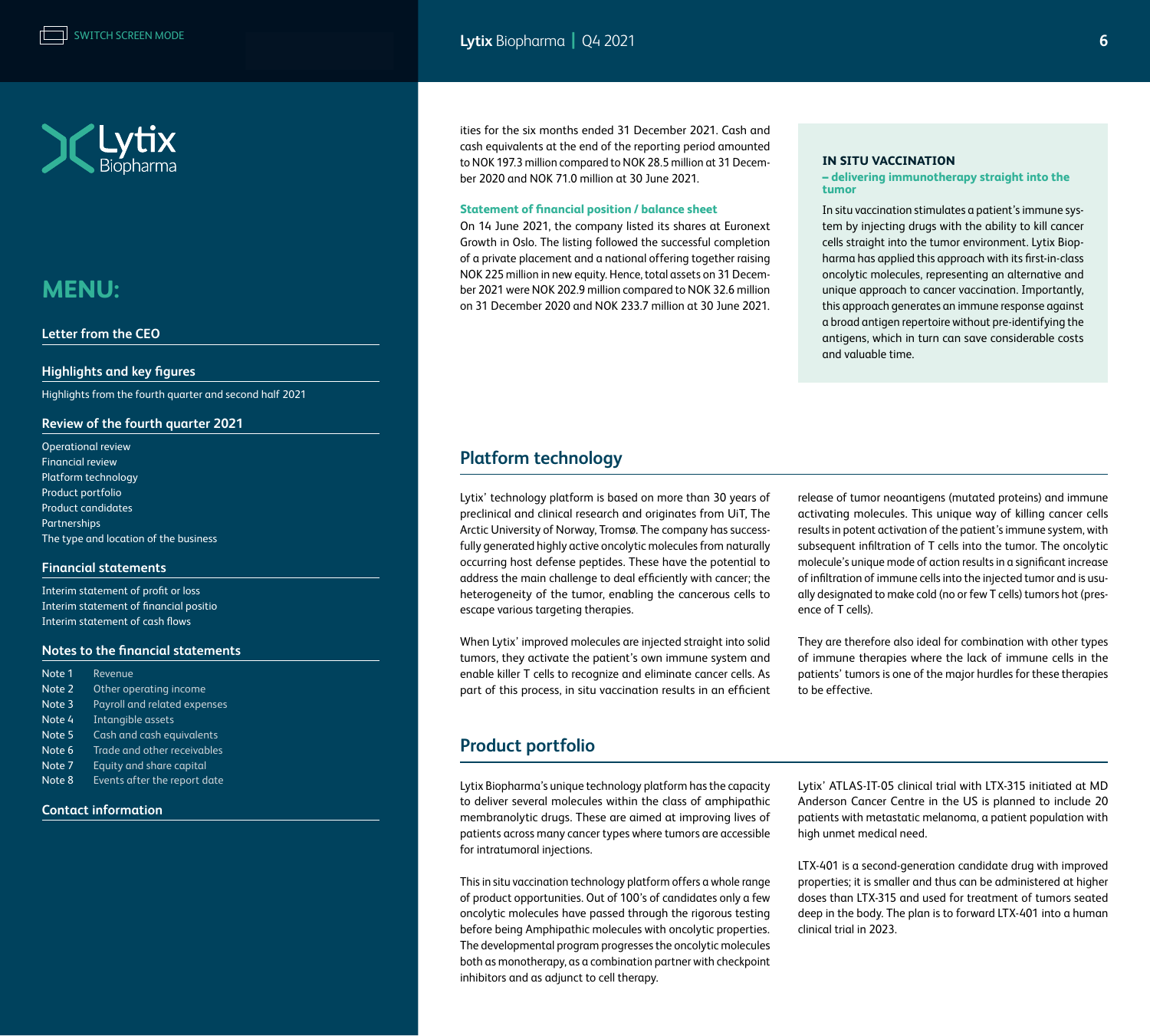<span id="page-6-0"></span>

#### **[Letter from the CEO](#page-1-0)**

#### **[Highlights and key figures](#page-2-0)**

[Highlights from the fourth quarter and second half 2021](#page-2-0) 

#### **[Review of the fourth quarter 2021](#page-3-0)**

[Operational review](#page-3-0)  [Financial review](#page-4-0) [Platform technology](#page-5-0) [Product portfolio](#page-5-0) Product candidates [Partnerships](#page-7-0) [The type and location of the business](#page-7-0)

#### **[Financial statements](#page-10-0)**

[Interim statement of profit or loss](#page-10-0) [Interim statement of financial positio](#page-11-0) [Interim statement of cash flows](#page-12-0)

#### **[Notes to the financial statements](#page-13-0)**

| Note 1 | Revenue                      |
|--------|------------------------------|
| Note 2 | Other operating income       |
| Note 3 | Payroll and related expenses |
| Note 4 | Intangible assets            |
| Note 5 | Cash and cash equivalents    |
| Note 6 | Trade and other receivables  |
| Note 7 | Equity and share capital     |
| Note 8 | Events after the report date |

#### **[Contact information](#page-19-0)**



### **Product candidates**

#### **LTX-315**

LTX-315, the lead candidate of Lytix Biopharma is a 9 amino acid peptide developed from bovine lactoferricin. It is a first-in class oncolytic molecule that is developed for intratumoral injections. Preclinical studies have demonstrated that treatment of solid tumors with LTX-315 results in growth inhibition, complete regression, and long-lasting tumor specific immune protection. These studies also demonstrate that the treatment results in a significant increase of the number of tumor-infiltrating T cells in the tumor micro-environment (Sveinbjørnsson, B et al. 2017).

The preclinical findings conveying the rationale for therapeutic use of LTX-315 in humans have been confirmed in clinical trials. LTX-315 has undergone a comprehensive Phase I clinical trial in heavily pretreated patients. In this clinical trial, one of the key features of LTX-315 treatment, to promote T-cell infiltration into tumors, was evident in the cancer patients. LTX-315 was shown to be a potent drug with the ability to also create systemic effects based on local injection of tumors. In this trial, LTX-315 was either given as monotherapy or in combination with a checkpoint inhibitor to patients with transdermally accessible tumors. The trial has shown that LTX-315 has an acceptable safety profile without any added safety concerns when given in combination with a checkpoint inhibitor. The scientific foundation has been laid to claim that LTX-315 is clinically active and contributes to

immune-mediated anticancer activity (Spicer et al. 2018/Spicer et al. 2021). Based on the data from the Phase I clinical trial, the dosing regimen of LTX-315 has been assessed and optimized for the ATLAS-IT-05 study.

LTX-315´s ability to induce T-cell infiltration into tumors can be further exploited in adoptive cell therapy. This kind of therapy implies the isolation of T cells from the tumor, expansion in the laboratory and transfer back to the patient to improve the immune response against the tumor. The ATLAS-IT-04 study at Herlev Hospital Denmark was set up to evaluate the potential of LTX-315 to enhance the number of T cells prior to isolation and expansion of the T cells to billions. The T cells were then given back to the patient. In this study LTX-315 is administered in combination with adoptive T-cell therapy in advanced soft tissue sarcoma patients. During the study an extensive immune profile was measured to characterize the immune status and nature of immune response together with monitoring clinical response. The study is now finalized, and the results are under preparation for a presentation within 1H 2022.

#### **LTX-401**

LTX-401 is a small molecule that has a potential for the treatment of deep-seated tumors such as hepatocellular carcinoma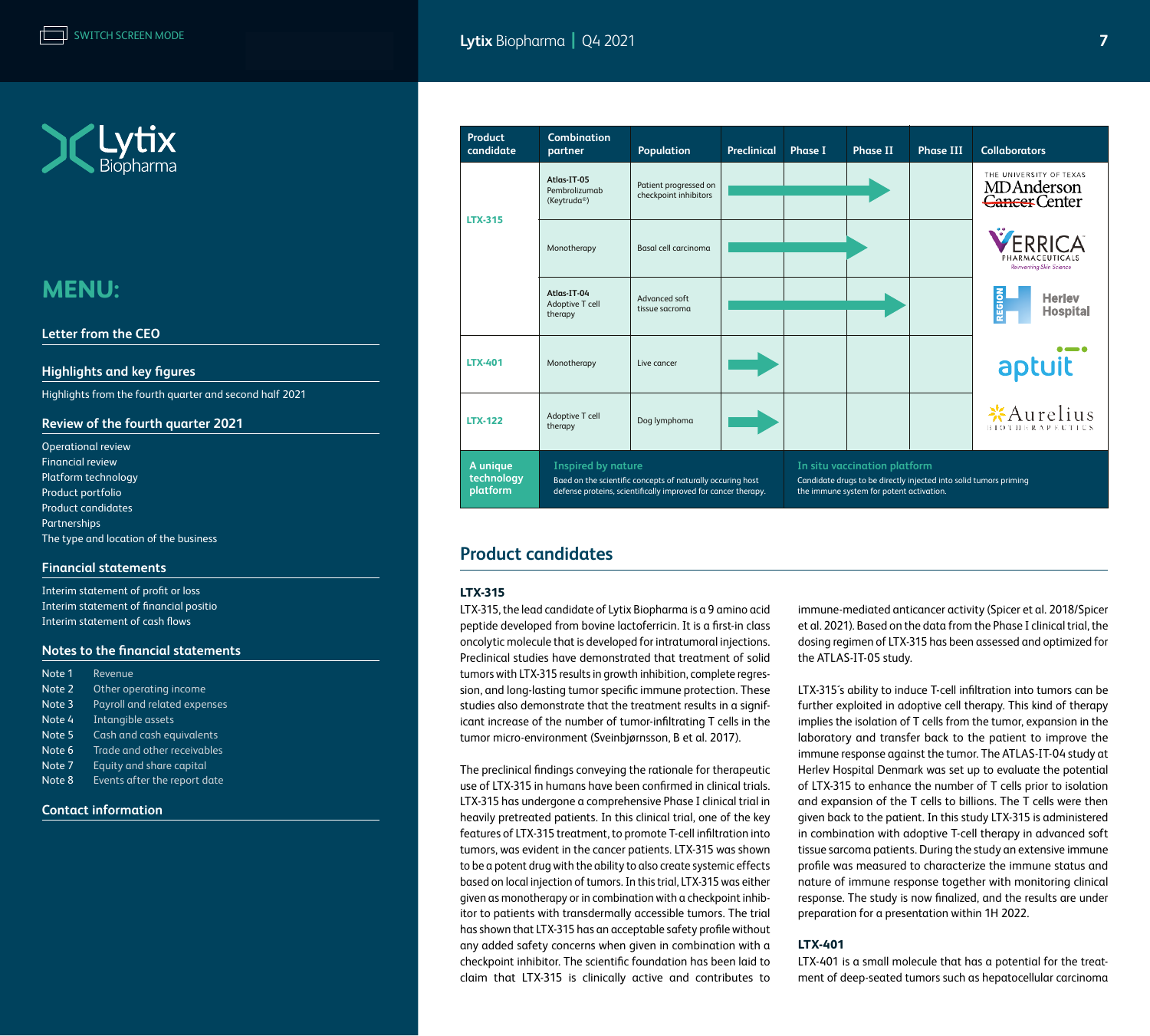<span id="page-7-0"></span>

#### **[Letter from the CEO](#page-1-0)**

#### **[Highlights and key figures](#page-2-0)**

[Highlights from the fourth quarter and second half 2021](#page-2-0) 

#### **[Review of the fourth quarter 2021](#page-3-0)**

[Operational review](#page-3-0)  [Financial review](#page-4-0) [Platform technology](#page-5-0) [Product portfolio](#page-5-0) [Product candidates](#page-6-0) Partnerships The type and location of the business

#### **[Financial statements](#page-10-0)**

[Interim statement of profit or loss](#page-10-0) [Interim statement of financial positio](#page-11-0) [Interim statement of cash flows](#page-12-0)

#### **[Notes to the financial statements](#page-13-0)**

| Note 1 | Revenue                      |
|--------|------------------------------|
| Note 2 | Other operating income       |
| Note 3 | Payroll and related expenses |
| Note 4 | Intangible assets            |
| Note 5 | Cash and cash equivalents    |
| Note 6 | Trade and other receivables  |
| Note 7 | Equity and share capital     |
| Note 8 | Events after the report date |

#### **[Contact information](#page-19-0)**

(liver cancer) and liver metastases. In several experimental models, LTX-401 induces complete regression after intratumoral injection with a subsequent development of systemic immune protection. LTX-401 has shown increased efficacy when combined with checkpoint inhibitors and has demonstrated significant effects in experimental liver cancer models. LTX-401 is now progressing through a preclinical program towards a first clinical study expected to be performed in 2023.

#### **LTX-122**

LTX-122 is an oncolytic peptide that consists of 12 naturally occurring amino acids. In preclinical research the peptide proved to have high activity and selectivity against B-cell lymphoma. In a lymphoma mouse model intratumoral administration resulted in full regression and protective immunity. The peptide was developed in a collaboration between Lytix Biopharma and the University of Tromsø (UiT). Lytix has entered a license agreement with UiT that grants Lytix rights to further develop and commercialize LTX-122.

#### **UNDISCLOSED**

Lytix is pursuing several new opportunities, all of them based on the in situ vaccination technology platform that delivered LTX-315 and LTX-401. Further information on these will be provided as they advance from early stage of development.

### **Partnerships**

#### **VERRICA PHARMACEUTICALS INC**

Verrica is a Nasdaq-listed dermatology therapeutics company developing medications for skin diseases requiring medical interventions, and it is headquartered in West Chester, Pennsylvania. In August 2020, Lytix announced that it entered into a license agreement providing Verrica Pharmaceuticals with a world-wide license to develop and commercialize LTX-315 for all malignant and pre-malignant dermatological indications (skin cancer). Lytix maintains all rights to the use of LTX-315 in patients with metastatic melanoma and metastatic Merkel cell carcinoma. Verrica will assume responsibility for manufacturing of the LTX-315 drug product, while Lytix retains responsibility for manufacturing of the active pharmaceutical ingredient (API). Under the license agreement, Lytix may receive aggregate payments of more than USD 111m as signing fee and upon achievements of certain clinical, regulatory and sales milestones as well as tiered royalty payments in the double-digit teens.

Verrica intends to focus initially on basal cell and squamous cell carcinoma as the lead indications for development for LTX-315. The American Cancer Society has estimated that about 5.4 million basal cell carcinoma (BCC) and squamous cell carcinomas (SCC) are diagnosed in the US annually. With about 80% of these skin cancers being BCC there is a significant potential for new treatment options.

#### **AURELIUS BIOTHERAPEUTICS LLC**

In March 2021, Lytix announced it had entered into a strategic partnership with Aurelius Biotherapeutics whereas Aurelius will investigate and develop LTX-122 for the veterinary medicine market. The partnership is arranged with an option period where Aurelius has initiated further feasibility studies on LTX-122 together with their own technology, which is based on adoptive T-cell transfer to treat dog lymphoma.

### **The type and location of the business**

Lytix Biopharma AS is a company whose business consists of research and development work in bio-technology. The company was established in 2003 and is located in Oslo, Norway.

Lytix' strategy involves developing projects through Phase II, and subsequently collaborate with partners for late-stage development and commercialization. The company considers retaining commercial rights in selected geographical areas and considers strategic partnerships, at any point in time if appropriate and in the best interest of Lytix.

#### **GOING CONCERN**

These interim financial statements have been prepared under the assumption that the company will continue as a going concern. The going concern basis of presentation assumes that the company will be able to meet its obligations and continue its operations for the foreseeable future and be able to realize its assets and discharge its liabilities and commitments in the normal course of business. The company's ability to continue as a going concern depends on its ability to obtain additional equity financing. The company has funded its operations primarily by shares issuances.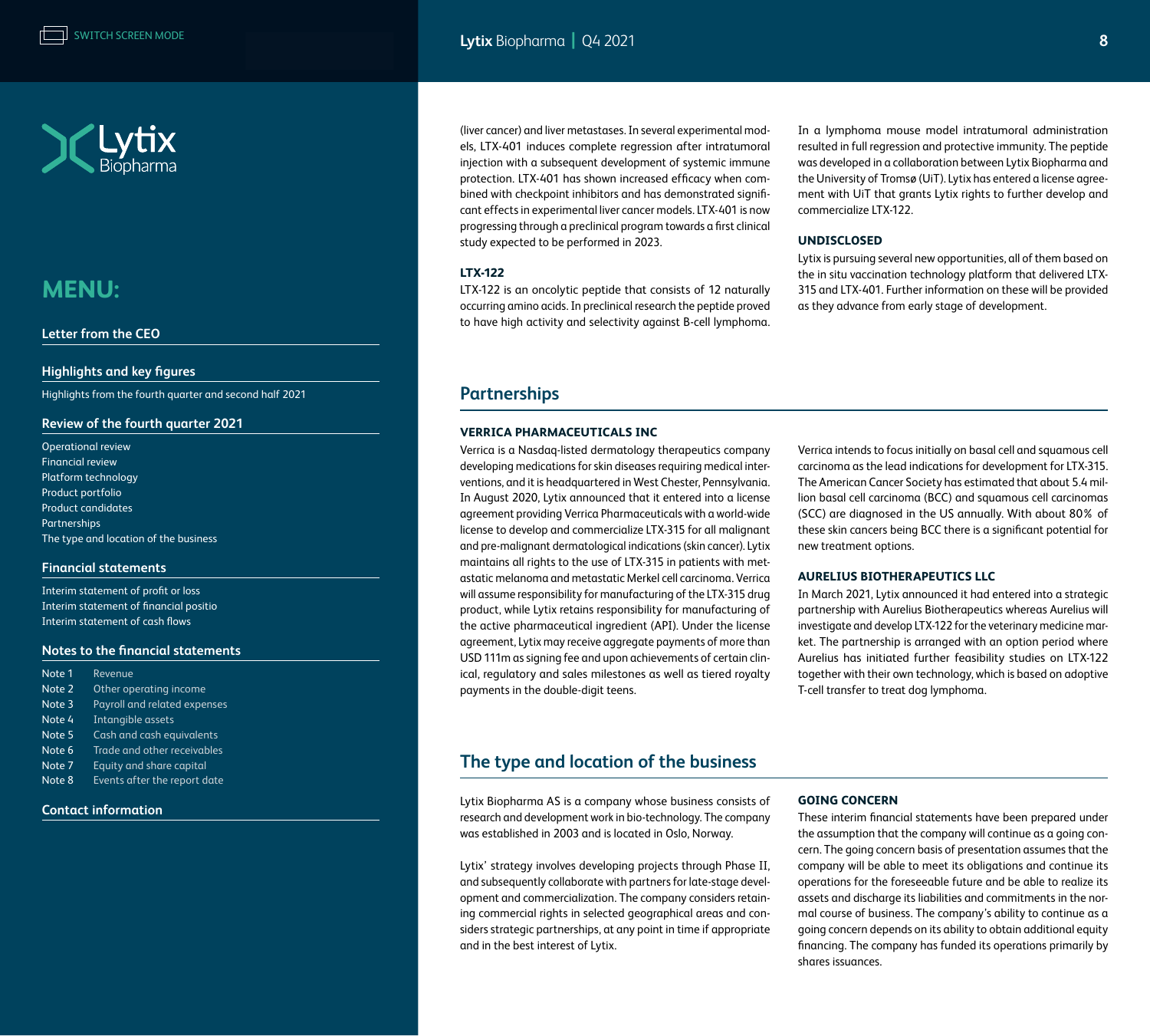



#### **[Letter from the CEO](#page-1-0)**

#### **[Highlights and key figures](#page-2-0)**

[Highlights from the fourth quarter and second half 2021](#page-2-0) 

#### **[Review of the fourth quarter 2021](#page-3-0)**

[Operational review](#page-3-0)  [Financial review](#page-4-0) [Platform technology](#page-5-0) [Product portfolio](#page-5-0) [Product candidates](#page-6-0) [Partnerships](#page-7-0) [The type and location of the business](#page-7-0)

#### **[Financial statements](#page-10-0)**

[Interim statement of profit or loss](#page-10-0) [Interim statement of financial positio](#page-11-0) [Interim statement of cash flows](#page-12-0)

#### **[Notes to the financial statements](#page-13-0)**

| Note 1 | Revenue                      |
|--------|------------------------------|
| Note 2 | Other operating income       |
| Note 3 | Payroll and related expenses |
| Note 4 | Intangible assets            |
| Note 5 | Cash and cash equivalents    |
| Note 6 | Trade and other receivables  |
| Note 7 | Equity and share capital     |
| Note 8 | Events after the report date |

#### **[Contact information](#page-19-0)**

#### **REPORT ON THE INTERIM ACCOUNTS**

The board is not aware of any matters that are important for an assessment of the company's position and results that are not set out in the interim accounts. Similarly, no matters have occurred after December 2021 that in the opinion of the board are material to an assessment of the accounts.

The board stated that the interim accounts represent a true and fair view of the company's financial position at 31 December 2021. According to the Norwegian Accounting Act §3-3 (a), the board of directors confirmed that the financial statements have been prepared under the assumption of going concern and that the grounds for this assumption exist.

#### **FINANCIAL RISKS**

The company has no interest-bearing debt. Bank deposits are exposed to market fluctuations in interest rates, which affects financial income. Currency risk is limited to fluctuations in currencies relating to partners and vendors abroad. The credit risk is limited as revenues are minimal exclusive of public grants.

#### **NON-FINANCIAL RISKS**

#### **Technology risk**

The company's lead product candidate, LTX-315, is still at an early stage (Phase ll) and the clinical studies may not prove to be successful.

#### **Competitive technology**

Immunotherapy and other cancer therapeutics industries are in general highly competitive and dynamic, and as such a high-risk business.

#### **Market risks**

The financial success of the company will require beneficiary partner agreements as well as obtaining market access and reimbursement/ pricing at attractive levels. There can be no guarantee that the company's product(s) will meet these requirements. The company will need approvals from the European Medicines Agency (EMA) to market products in Europe and from the U.S. Food and Drug Administration (FDA) to market its products in the US, as well as equivalent regulatory authorities in other foreign jurisdictions to commercialize in those regions.

#### **POST-BALANCE SHEET EVENTS**

ln fiscal year 2O21, the company is dealing with the consequences of the COVID-19 virus. Government measures to curb the virus have affected economic activity. The company considers this to be an event after the balance sheet date that does not provide any further information about the actual situation on the balance sheet date. Several measures have been taken to limit the effects of the COVID-19 virus, such as safety and health measures for all employees (such as social distancing and working from home). Lytix will continue to follow government policies and advice while doing its best to continue operations in the best possible and safest way without compromising the health of company staff members. These measures are reason for the board of directors to rely on the sustainable continuation of the business activities so that the financial statements are prepared on a going concern basis.

#### **WORKING ENVIRONMENT, EQUAL OPPORTUNITY, AND DISCRIMINATION**

The board considers that the working environment in the company is good. No special measures have been implemented in this connection. The employees of the business have not suffered accidents or injury in connection with their work. Total sick leave over the accounting period has been of a modest number.

Lytix Biopharma AS has a goal to be a workplace where there is full equality of opportunity between men and women and has established a personnel policy that is considered to be gender neutral in all areas.

#### **ENVIRONMENT REPORTING**

Lytix strives to minimize its environmental footprint. All company activities are subject to strict requirements in terms of quality, safety and impacts on personal health and the environment. Lytix' operations do not directly pollute or harm the external environment more than what is considered normal for this industry. The environmental footprint stems mainly from the resources consumed in office spaces as well as indirect business activities such as travel and supply chain operations. All production and distribution activities are outsourced.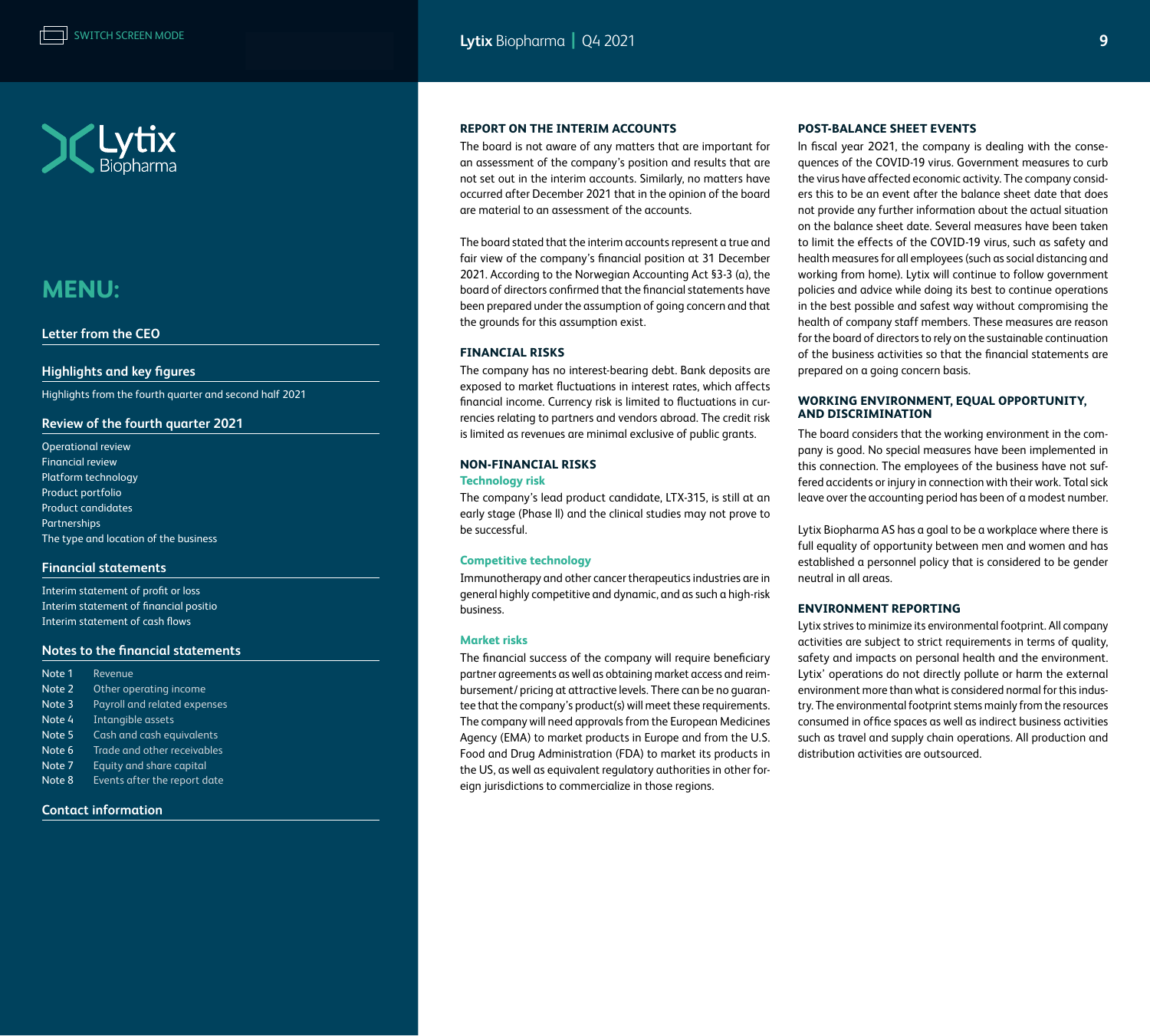



#### **[Letter from the CEO](#page-1-0)**

#### **[Highlights and key figures](#page-2-0)**

[Highlights from the fourth quarter and second half 2021](#page-2-0) 

#### **[Review of the fourth quarter 2021](#page-3-0)**

| <b>Operational review</b>             |
|---------------------------------------|
| <b>Financial review</b>               |
| Platform technology                   |
| Product portfolio                     |
| <b>Product candidates</b>             |
| Partnerships                          |
| The type and location of the business |

#### **[Financial statements](#page-10-0)**

[Interim statement of profit or loss](#page-10-0) [Interim statement of financial positio](#page-11-0) [Interim statement of cash flows](#page-12-0)

#### **[Notes to the financial statements](#page-13-0)**

| Note 1 | Revenue                      |
|--------|------------------------------|
| Note 2 | Other operating income       |
| Note 3 | Payroll and related expenses |
| Note 4 | Intangible assets            |
| Note 5 | Cash and cash equivalents    |
| Note 6 | Trade and other receivables  |
| Note 7 | Equity and share capital     |
| Note 8 | Events after the report date |
|        |                              |

#### **[Contact information](#page-19-0)**

#### **RESEARCH AND DEVELOPMENT ACTIVITIES**

Expenditure on research and development activities is recognized as an expense in the period in which it is incurred. Internal research and development expenses related to the company's development of products are recognized in the income statement in the year incurred unless it meets the asset recognition criteria Intangible Assets. An internally generated asset arising from the research and development phase of an R&D project is recognized if, and only if, all the following has been demonstrated:

- Technical feasibility of completing the intangible asset so that it will be available for use or sale
- The intention to complete the intangible asset and use or sell it
- The ability to use or sell the intangible asset
- How the intangible asset will generate probable future economic benefits
- The availability of adequate technical, financial, and other resources to complete the development and use or sell the intangible asset
- The ability to measure reliably the expenditure attributable to the intangible asset during its development

Uncertainties related to the regulatory approval process and results from ongoing clinical trials generally indicate that the criteria are not met until the time when marketing authorization is obtained from relevant regulatory authorities. The company has currently no development expenditure that qualifies for recognition as an intangible asset.

*Oslo 16 February 2022 The board of directors and the chief executive officer of Lytix Biopharma AS*

**Gert W. Munthe Brynjar Forbergskog Evelina Vågesjö** *Chair of the board Director Director*

**Jayson Rieger Kjetil Hestdal Marie-Louise Fjällskog**

**Øystein Rekdal** *Chief executive officer*

*Director Director Director*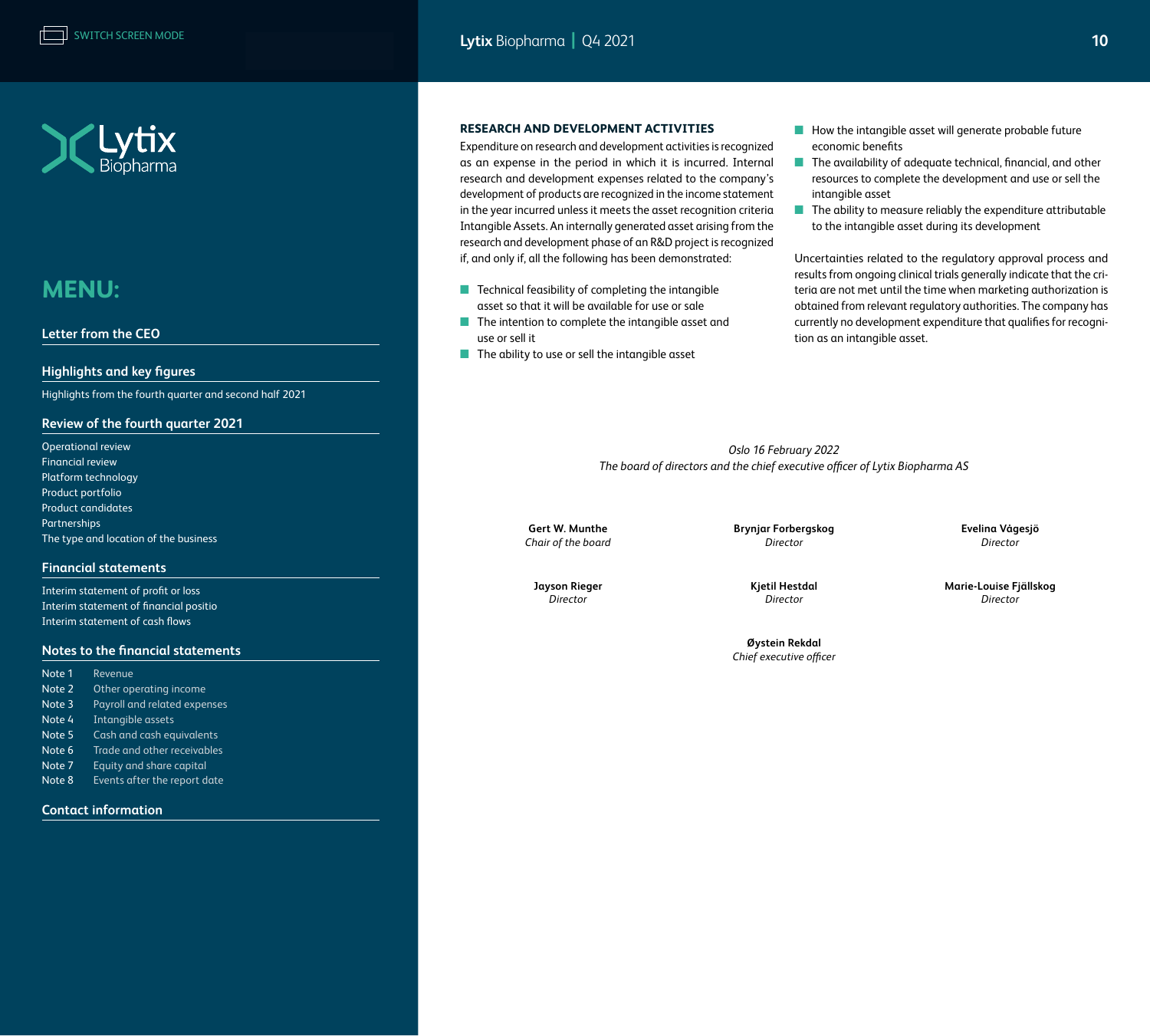<span id="page-10-0"></span>

#### **[Letter from the CEO](#page-1-0)**

#### **[Highlights and key figures](#page-2-0)**

[Highlights from the fourth quarter and second half 2021](#page-2-0) 

### **[Review of the fourth quarter 2021](#page-3-0)**

| <b>Operational review</b>             |
|---------------------------------------|
| <b>Financial review</b>               |
| Platform technology                   |
| Product portfolio                     |
| <b>Product candidates</b>             |
| <b>Partnerships</b>                   |
| The type and location of the business |

#### **Financial statements**

Interim statement of profit or loss [Interim statement of financial positio](#page-11-0) [Interim statement of cash flows](#page-12-0)

#### **[Notes to the financial statements](#page-13-0)**

| Note 1 | Revenue                      |
|--------|------------------------------|
| Note 2 | Other operating income       |
| Note 3 | Payroll and related expenses |
| Note 4 | Intangible assets            |
| Note 5 | Cash and cash equivalents    |
| Note 6 | Trade and other receivables  |
| Note 7 | Equity and share capital     |
| Note 8 | Events after the report date |
|        |                              |

**[Contact information](#page-19-0)**

# Financial statements

### **Interim statement of profit or loss1**

| Amounts in NOK thousands      | Q4 2021 | Q4 2020 | 2H 2021    | 2H 2020 | FY 2021  | FY 2020  |
|-------------------------------|---------|---------|------------|---------|----------|----------|
| Revenue                       |         |         |            |         | 17       | 3        |
| Other operating income        | 719     | 1951    | 2626       | 5433    | 25810    | 6675     |
| <b>Total operating income</b> | 719     | 1951    | 2626       | 5433    | 25827    | 6678     |
|                               |         |         |            |         |          |          |
| Payroll and related expenses  | (8701)  | (5561)  | (14309)    | (16735) | (31 605) | (23 416) |
| Direct R&D expenses           | (6161)  | (7102)  | (19248)    | (12048) | (28817)  | (16008)  |
| Other expenses                | (2225)  | (1934)  | (4 2 3 3 ) | (4589)  | (13421)  | (9626)   |
| Total operating expenses      | (17087) | (14598) | (37790)    | (33372) | (73844)  | (49050)  |
| Loss from operations          | (16368) | (12646) | (35 164)   | (27940) | (48017)  | (42372)  |
|                               |         |         |            |         |          |          |
| <b>Net financial items</b>    | (27)    | 155     | (137)      | 271     | (32)     | 284      |
|                               |         |         |            |         |          |          |
| Loss before tax               | (16395) | (12491) | (35301)    | (27669) | (48049)  | (42088)  |
| Tax expense                   |         |         |            |         | ٠        |          |
| Loss for the period           | (16395) | (12491) | (35301)    | (27669) | (48049)  | (42088)  |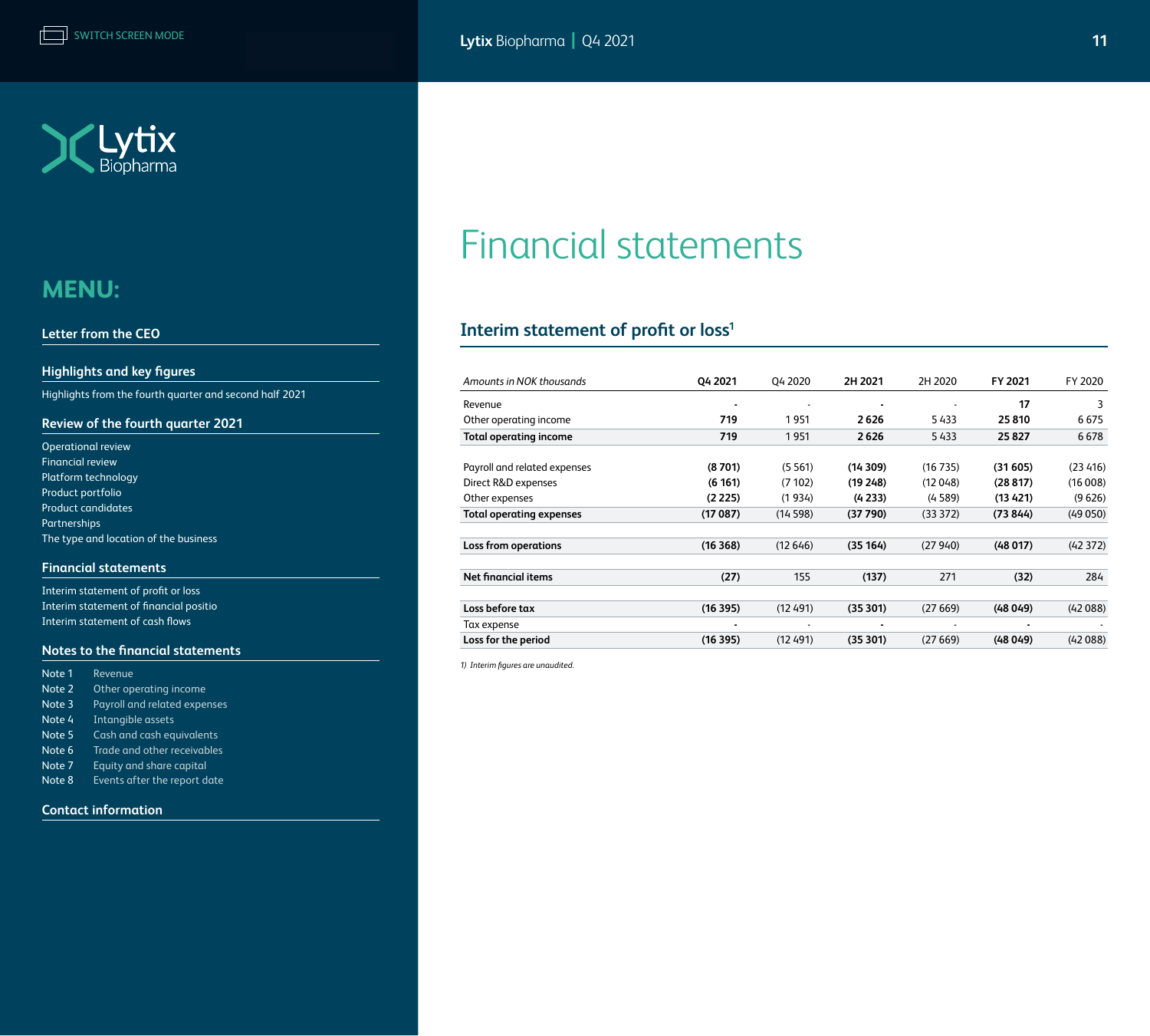<span id="page-11-0"></span>

#### **[Letter from the CEO](#page-1-0)**

### **[Highlights and key figures](#page-2-0)**

[Highlights from the fourth quarter and second half 2021](#page-2-0) 

### **[Review of the fourth quarter 2021](#page-3-0)**

| <b>Operational review</b>             |
|---------------------------------------|
| <b>Financial review</b>               |
| Platform technology                   |
| Product portfolio                     |
| <b>Product candidates</b>             |
| Partnerships                          |
| The type and location of the business |

#### **[Financial statements](#page-10-0)**

[Interim statement of profit or loss](#page-10-0) Interim statement of financial positio [Interim statement of cash flows](#page-12-0)

#### **[Notes to the financial statements](#page-13-0)**

| Revenue                      |
|------------------------------|
| Other operating income       |
| Payroll and related expenses |
| Intangible assets            |
| Cash and cash equivalents    |
| Trade and other receivables  |
| Equity and share capital     |
| Events after the report date |
|                              |

### **[Contact information](#page-19-0)**

### **Interim statement of financial position1**

| Amounts in NOK thousands             | 30.06.2021 | 30.09.2021 | 31.12.2021 | 31.12.2020 |
|--------------------------------------|------------|------------|------------|------------|
| Assets                               |            |            |            |            |
| <b>Current Assets</b>                |            |            |            |            |
| Trade and other receivables          | 162792     | 4957       | 5680       | 4 1 6 8    |
| Cash and cash equivalents            | 70950      | 209 177    | 197 282    | 28 4 50    |
| <b>Total current assets</b>          | 233 742    | 214 134    | 202 962    | 32 617     |
| <b>Total assets</b>                  | 233 742    | 214 134    | 202 962    | 32 617     |
| Shareholder's equity and liabilities |            |            |            |            |
| <b>Issued capital and reserves</b>   |            |            |            |            |
| Share capital                        | 3874       | 3874       | 3874       | 2623       |
| Share premium reserve                | 219 156    | 201436     | 185750     | 17 26 6    |
| <b>Total equity</b>                  | 223 030    | 205 310    | 189 624    | 19889      |
| Liabilities                          |            |            |            |            |
| <b>Current liabilities</b>           |            |            |            |            |
| Trade payables                       | 2775       | 1 3 6 6    | 1476       | 3 2 8 4    |
| Other current liabilities            | 7937       | 7458       | 11862      | 9444       |
| <b>Total current liabilities</b>     | 10712      | 8825       | 13 3 38    | 12728      |
| <b>Total liabilities</b>             | 10712      | 8825       | 13 3 38    | 12728      |
| <b>Total equity and liabilities</b>  | 233 742    | 214 134    | 202 962    | 32 617     |
|                                      |            |            |            |            |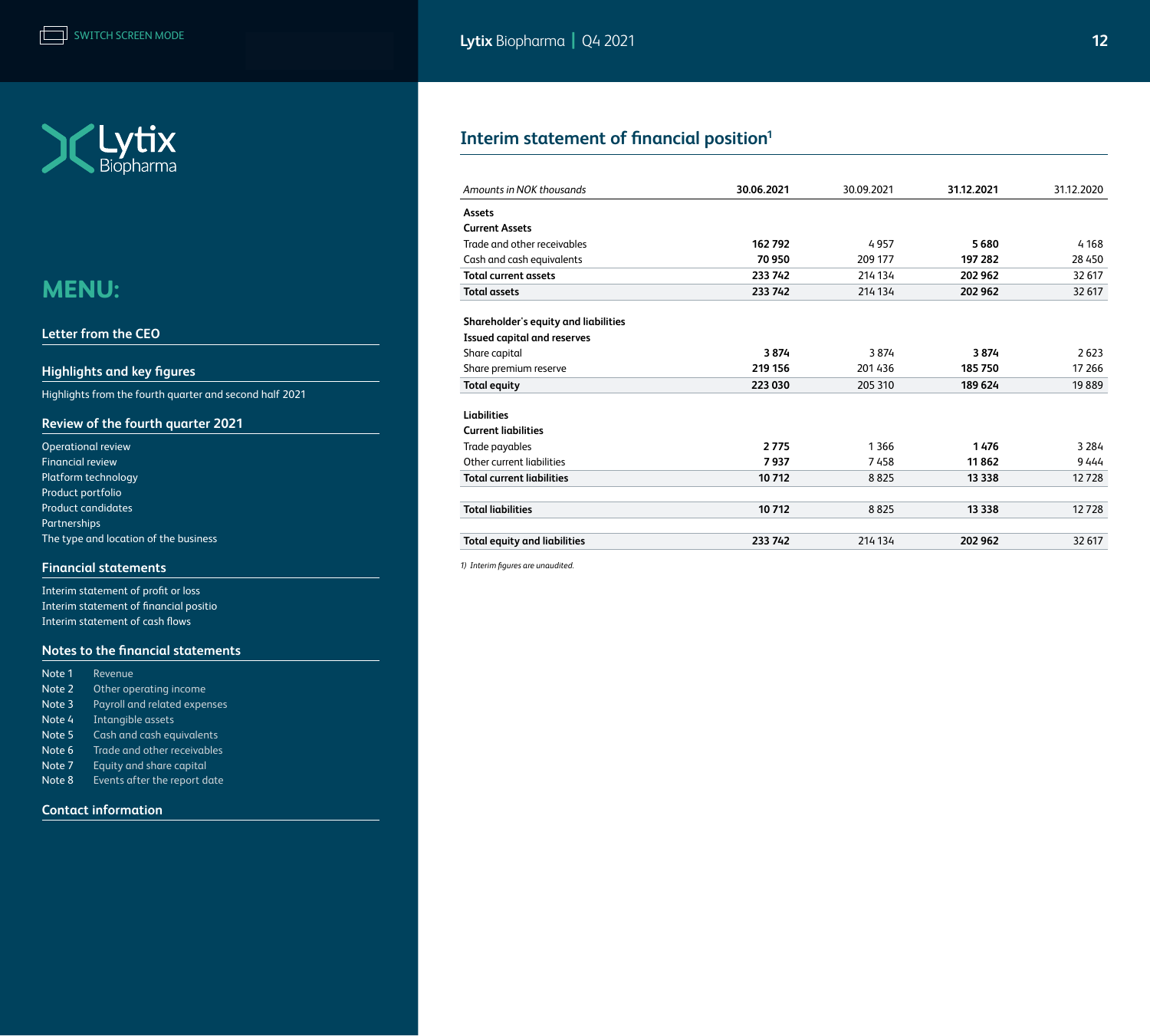<span id="page-12-0"></span>

#### **[Letter from the CEO](#page-1-0)**

### **[Highlights and key figures](#page-2-0)**

[Highlights from the fourth quarter and second half 2021](#page-2-0) 

### **[Review of the fourth quarter 2021](#page-3-0)**

| <b>Operational review</b>             |
|---------------------------------------|
| <b>Financial review</b>               |
| Platform technology                   |
| Product portfolio                     |
| <b>Product candidates</b>             |
| Partnerships                          |
| The type and location of the business |

#### **[Financial statements](#page-10-0)**

[Interim statement of profit or loss](#page-10-0) [Interim statement of financial positio](#page-11-0) Interim statement of cash flows

#### **[Notes to the financial statements](#page-13-0)**

| Note 1 | Revenue                      |
|--------|------------------------------|
| Note 2 | Other operating income       |
| Note 3 | Payroll and related expenses |
| Note 4 | Intangible assets            |
| Note 5 | Cash and cash equivalents    |
| Note 6 | Trade and other receivables  |
| Note 7 | Equity and share capital     |
| Note 8 | Events after the report date |
|        |                              |

#### **[Contact information](#page-19-0)**

### **Interim statement of cash flows1**

| Amounts in NOK thousands                                 | Q4 2021        | Q4 2020 | 2H 2021 | 2H 2020        | FY 2021  | FY 2020 |
|----------------------------------------------------------|----------------|---------|---------|----------------|----------|---------|
| Cash flows from operating activities                     |                |         |         |                |          |         |
| Loss for the period                                      | (16395)        | (12491) | (35301) | (27669)        | (48049)  | (42088) |
| Adjustments for:                                         |                |         |         |                |          |         |
| Share-based payment expense                              | 709            | 748     | 1894    | 7695           | 4055     | 8 3 9 7 |
| Increased/decreased in trade and other receivables       | (723)          | 1 5 0 4 | 157 112 | 1 2 9 1        | (1513)   | 471     |
| Increased/decreased in trade and other payables          | 4514           | 4 1 5 7 | 2626    | 4853           | 610      | 8874    |
| Cash generated from operations                           | (11896)        | (6083)  | 126 332 | (13 830)       | (44896)  | (24347) |
| Income tax paid                                          |                |         |         |                |          |         |
| Net cash flows from operations                           | (11896)        | (6083)  | 126 332 | (13 830)       | (44 896) | (24347) |
| <b>Financing activities</b>                              |                |         |         |                |          |         |
| Proceeds from share issue                                | $\blacksquare$ |         |         | $\blacksquare$ | 213728   | 40 000  |
| Net cash from/(used in) financing activities             | ۰              |         |         | $\blacksquare$ | 213728   | 40 000  |
| Net increase in cash and cash equivalents                | (11896)        | (6083)  | 126 332 | (13830)        | 168832   | 15 6 53 |
| Cash and cash equivalents at the beginning of the period | 209 177        | 34 532  | 70 950  | 42 279         | 28 4 50  | 12796   |
| Cash and cash equivalents at the end of the period       | 197 282        | 28 450  | 197 282 | 28 4 50        | 197 282  | 28 4 50 |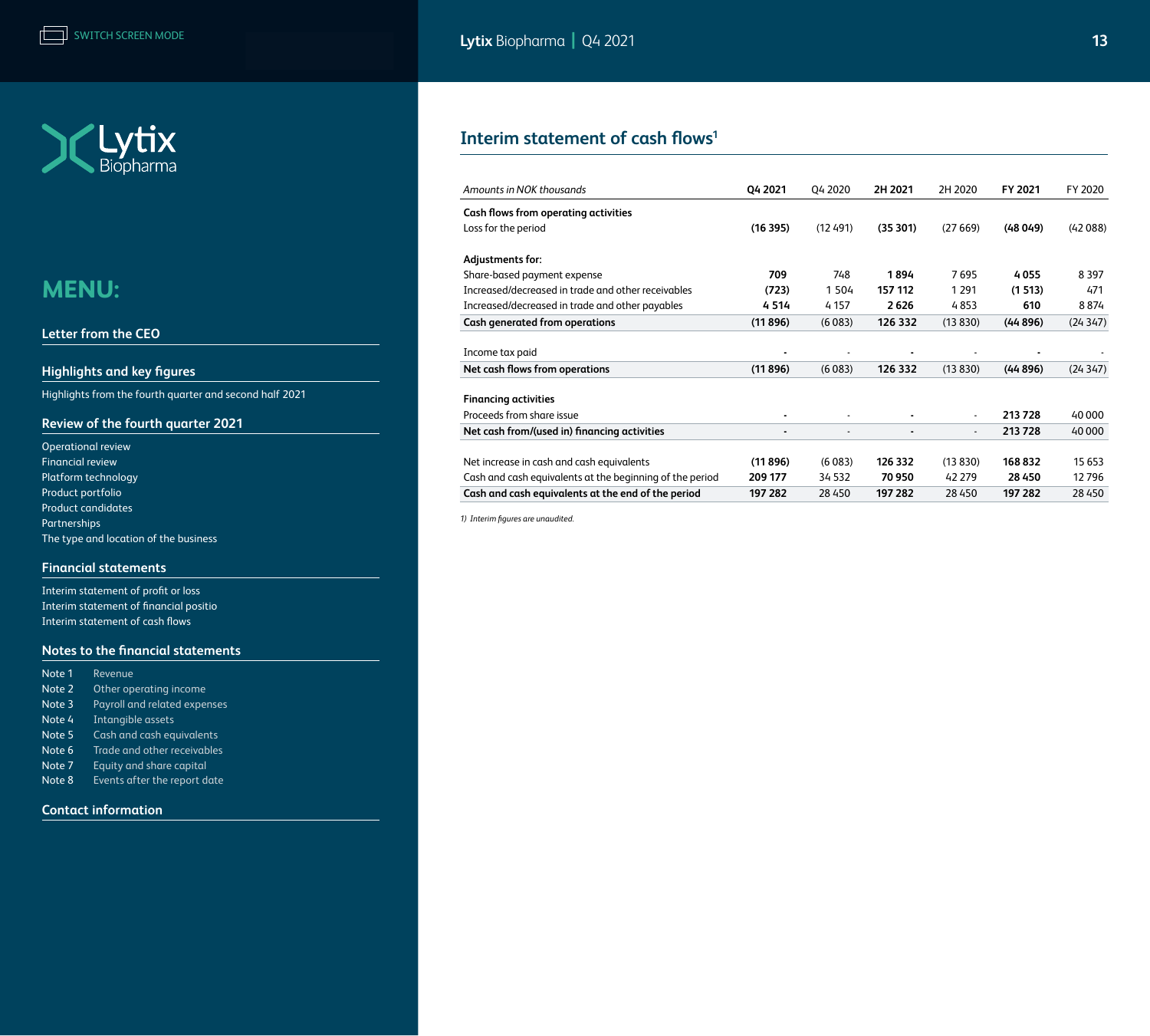<span id="page-13-0"></span>

#### **[Letter from the CEO](#page-1-0)**

#### **[Highlights and key figures](#page-2-0)**

[Highlights from the fourth quarter and second half 2021](#page-2-0) 

#### **[Review of the fourth quarter 2021](#page-3-0)**

[Operational review](#page-3-0)  [Financial review](#page-4-0) [Platform technology](#page-5-0) [Product portfolio](#page-5-0) [Product candidates](#page-6-0) [Partnerships](#page-7-0) [The type and location of the business](#page-7-0)

#### **[Financial statements](#page-10-0)**

[Interim statement of profit or loss](#page-10-0) [Interim statement of financial positio](#page-11-0) [Interim statement of cash flows](#page-12-0)

#### **Notes to the financial statements**

| Note 1 | Revenue                      |
|--------|------------------------------|
| Note 2 | Other operating income       |
| Note 3 | Payroll and related expenses |
| Note 4 | Intangible assets            |
| Note 5 | Cash and cash equivalents    |
| Note 6 | Trade and other receivables  |
| Note 7 | Equity and share capital     |
| Note 8 | Events after the report date |
|        |                              |

#### **[Contact information](#page-19-0)**

### **Notes to the financial statements1**

#### **Accounting principles**

The interim financial statements have been prepared in accordance with the recognition and measurement criteria in accordance with the Norwegian Accounting Act and generally accepted accounting principles in Norway. The interim financial statements should be read in conjunction with the company's annual financial statements for 2020 as they do not include all the information required for a complete set of financial statements in accordance with the Norwegian accounting act. The interim financial statements are presented in NOK, which is also the company's functional currency. Amounts are rounded to the nearest thousand unless otherwise stated. The interim financial statements are unaudited.

#### **Use of estimates**

The preparation of accounts in accordance with the recognition- and measurement criteria in accordance with the Norwegian Accounting Act requires the use of estimates. It also requires management to exercise judgment in applying the company's accounting policies. The areas where significant judgments and estimates have been made in preparing the financial statements and their effect are disclosed in the following notes.

#### **Revenue**

Revenue comprises the fair value of any consideration received or due consideration for the sale of services in regular business activities. Revenue is presented net of value added tax provided the amount of revenue can be measured reliably and it is probable that the company will receive any considerations. The company's products are still in the research and development phase, and it has no revenue from sales of products yet.

Revenues for services are recognized when the services are performed, and the company has a right to payment.

The company's revenue is not significantly affected by seasonality or other variations throughout the reporting period.

#### **Classification and assessment of balance sheet items**

Assets intended for long term ownership or use are classified as fixed assets. Assets relating to the operating cycle have been classified as current assets. Other receivables are classified as current assets if they are to be repaid within one year after the transaction date. Similar criteria apply to liabilities. First year's instalment on long term liabilities and long-term receivables are, however, not classified as short-term liabilities and current assets.

#### **Intangible assets**

Expenditure on own Research and Development are expensed as and when they incur. Expenses for other intangible assets are reflected

in the balance sheet providing a future financial benefit relating to the development of an identifiable intangible asset can be identified and the cost can be measured reliably. Otherwise, such expenditure is expensed as and when incurred. Capitalized development costs are amortized linearly over the asset's expected useful life.

#### **Receivables**

Accounts receivables and other receivables are recorded in the balance sheet at face value after deduction of provisions for expected loss. Provisions for losses are made on the basis of individual assessments of the individual receivables.

Additionally, for accounts receivables, an unspecified provision is made to cover expected losses.

#### **Defined contribution plan**

With a defined contribution plan the company pays contributions to an insurance company. After the contribution has been made the company has no further commitment to pay. The contribution is recognized as payroll expenses. Prepaid contributions are reflected as an asset (pension fund) to the degree the contribution can be refunded or will reduce future payments.

#### **Tax**

The tax charge in the income statement includes both payable taxes for the period and changes in deferred tax. Deferred tax is calculated at 22% on the basis of the temporary differences that exist between accounting and tax values, as well as any possible taxable loss carried forwards at the end of the accounting year. Tax enhancing or tax reducing temporary differences, which are reversed or may be reversed in the same period, have been offset and netted.

The disclosure of deferred tax benefits on net tax reducing differences which have not been eliminated, and tax losses varied forward losses, is based on estimated future earnings. Deferred tax benefits are not shown in the balance sheet.

#### **Forward contracts**

Assets/liabilities secured through forward contracts are reflected in the balance sheet at forward exchange rate, except for the interest rate element which is accrued and classified as interest income / expense.

#### **Cash flow statement**

The cash flow statement has been prepared according to the indirect method. Cash and cash equivalents include cash, bank deposits, and other short-term investments which immediately and with minimal exchange risk can be converted into known cash amounts, with due date less than three months from purchase date.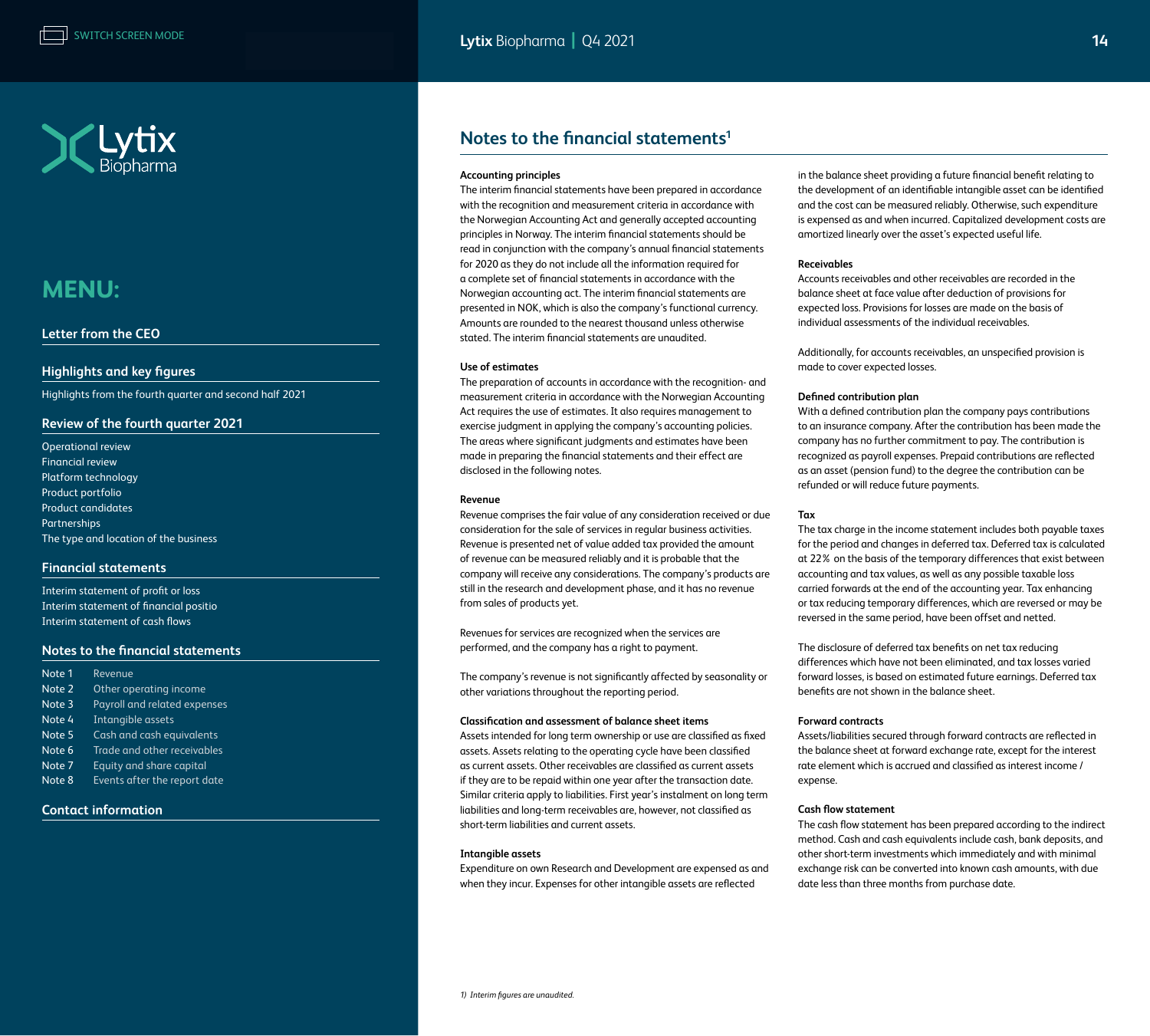

#### **[Letter from the CEO](#page-1-0)**

#### **[Highlights and key figures](#page-2-0)**

[Highlights from the fourth quarter and second half 2021](#page-2-0) 

#### **[Review of the fourth quarter 2021](#page-3-0)**

| <b>Operational review</b>             |
|---------------------------------------|
| <b>Financial review</b>               |
| Platform technology                   |
| Product portfolio                     |
| Product candidates                    |
| Partnerships                          |
| The type and location of the business |

#### **[Financial statements](#page-10-0)**

[Interim statement of profit or loss](#page-10-0) [Interim statement of financial positio](#page-11-0) [Interim statement of cash flows](#page-12-0)

#### **[Notes to the financial statements](#page-13-0)**

| Revenue                      |
|------------------------------|
| Other operating income       |
| Payroll and related expenses |
| Intangible assets            |
| Cash and cash equivalents    |
| Trade and other receivables  |
| Equity and share capital     |
| Events after the report date |
|                              |

#### **[Contact information](#page-19-0)**

<span id="page-14-0"></span>**Lytix** Biopharma **|** Q4 2021 **15 15 15 15 15** 

#### **Note 1 REVENUE**

| Amounts in NOK thousands | 04 2021                  | 04 2020                  | 2H 2021        | 2H 2020                  | <b>FY 2021</b> | FY 2020 |
|--------------------------|--------------------------|--------------------------|----------------|--------------------------|----------------|---------|
| Revenue<br>Other income  |                          |                          |                |                          |                |         |
|                          | $\overline{\phantom{a}}$ | $\overline{\phantom{0}}$ | $\blacksquare$ | $\overline{\phantom{a}}$ |                |         |
| <b>Total Revenue</b>     | $\blacksquare$           | $\overline{\phantom{0}}$ | $\blacksquare$ | $\overline{\phantom{a}}$ |                |         |

The company's products are still in the research and development phase, and there is no revenue from sales of products yet.

### **Note 2 OTHER OPERATING INCOME**

| Amounts in NOK thousands                        | 04 2021      | 04 2020 | 2H 2021 | 2H 2020 | FY 2021 | FY 2020 |
|-------------------------------------------------|--------------|---------|---------|---------|---------|---------|
| Other operating income                          |              |         |         |         |         |         |
| Government grants recognized in profit and loss | 719          | 1860    | 2626    | 3012    | 6 3 3 2 | 4071    |
| Other                                           | $\mathbf{r}$ | 91      | $\sim$  | 2412    | 19478   | 2604    |
| Other operating income                          | 719          | 1951    | 2626    | 5433    | 25810   | 6675    |

### **Note 3 PAYROLL AND RELATED EXPENSES**

| Amounts in NOK thousands                  | 04 2021 | 04 2020 | 2H 2021 | 2H 2020 | FY 2021  | FY 2020 |
|-------------------------------------------|---------|---------|---------|---------|----------|---------|
| Payroll and related expenses, including   |         |         |         |         |          |         |
| directors, comprise<br>Wages and salaries | 7016    | 3924    | 10 591  | 6600    | 24 3 8 1 | 10 952  |
| Defined contribution pension const        | 211     | 159     | 422     | 260     | 789      | 463     |
| Share-based payment expense               | 709     | 853     | 1894    | 8799    | 4055     | 8 3 9 7 |
| Social security contributions             | 562     | 578     | 1005    | 993     | 1864     | 2874    |
| Other personnel costs                     | 203     | 47      | 397     | 104     | 517      | 730     |
| <b>Total payroll and related expenses</b> | 8701    | 5 5 6 1 | 14 309  | 16 735  | 31 605   | 23 4 16 |

Lytix Biopharma AS is required to have a pension scheme in accordance with the Norwegian law of mandatory occupational pension. The company's pension scheme fulfils the requirements of the law.

#### **Note 4 INTANGIBLE ASSETS**

The company has no intangible assets as all ongoing projects have been classified as research.

#### **Note 5 CASH AND CASH EQUIVALENTS**

| Amounts in NOK thousands               | 30.06.2021 | 30.09.2021 | 31.12.2021 | 31.12.2020 |
|----------------------------------------|------------|------------|------------|------------|
| Cash and cash equivalents              |            |            |            |            |
| Employee withholding tax               | 1 3 0 4    | 1 178      | 1411       | 1 2 9 9    |
| Variable rate bank accounts            | 69 646     | 207 999    | 195871     | 27 150     |
| <b>Total Cash and cash equivalents</b> | 70 950     | 209 177    | 197 282    | 28 450     |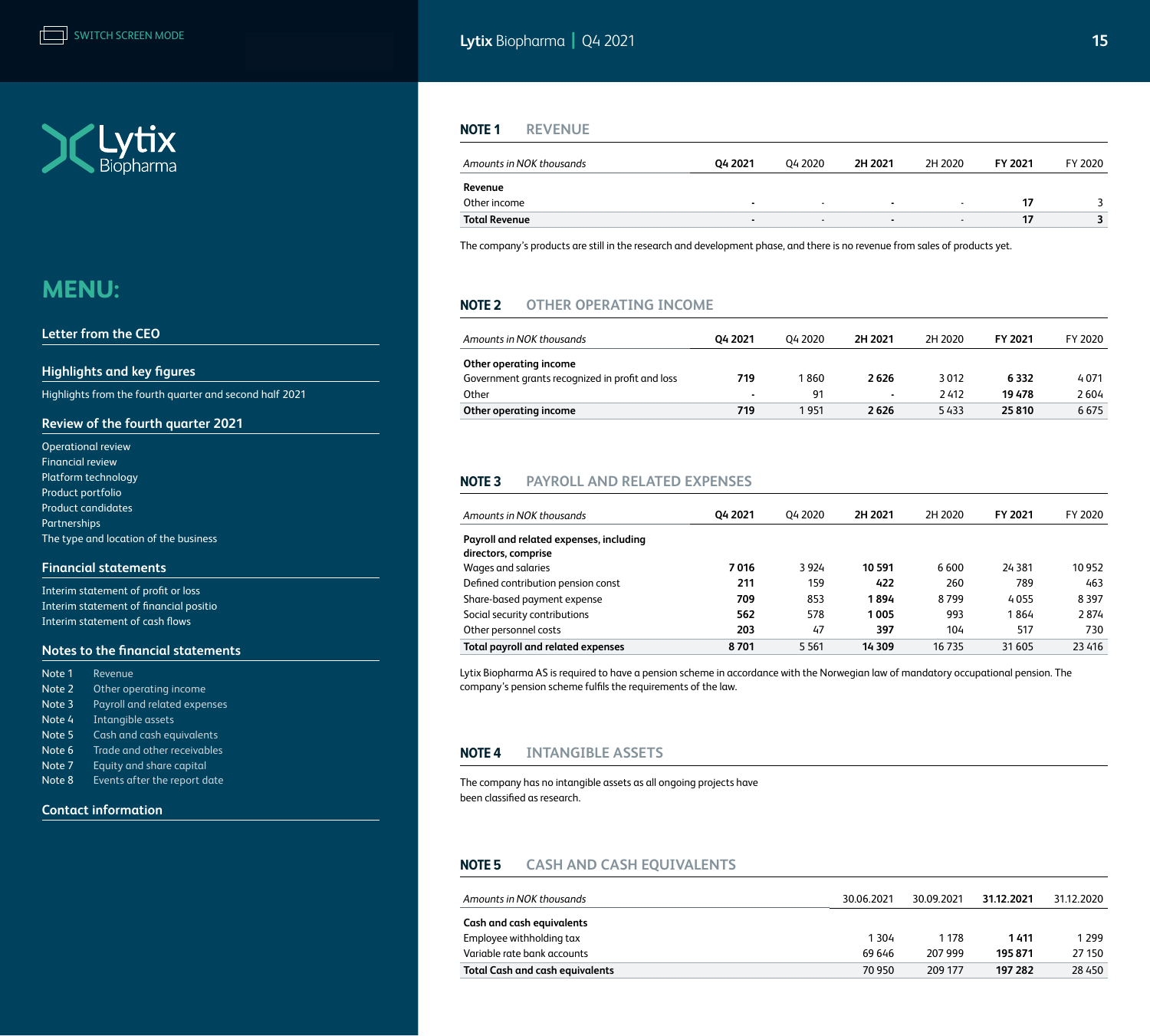<span id="page-15-0"></span>

#### **[Letter from the CEO](#page-1-0)**

#### **[Highlights and key figures](#page-2-0)**

[Highlights from the fourth quarter and second half 2021](#page-2-0) 

#### **[Review of the fourth quarter 2021](#page-3-0)**

| <b>Operational review</b>             |
|---------------------------------------|
| <b>Financial review</b>               |
| Platform technology                   |
| Product portfolio                     |
| <b>Product candidates</b>             |
| Partnerships                          |
| The type and location of the business |

#### **[Financial statements](#page-10-0)**

[Interim statement of profit or loss](#page-10-0) [Interim statement of financial positio](#page-11-0) [Interim statement of cash flows](#page-12-0)

#### **[Notes to the financial statements](#page-13-0)**

| Note 1 | Revenue                      |
|--------|------------------------------|
| Note 2 | Other operating income       |
| Note 3 | Payroll and related expenses |
| Note 4 | Intangible assets            |
| Note 5 | Cash and cash equivalents    |
| Note 6 | Trade and other receivables  |
| Note 7 | Equity and share capital     |
| Note 8 | Events after the report date |

#### **[Contact information](#page-19-0)**

### **Note 6 TRADE AND OTHER RECEIVABLES**

| Amounts in NOK thousands          | 30.06.2021 | 30.09.2021               | 31.12.2021               | 31.12.2020     |
|-----------------------------------|------------|--------------------------|--------------------------|----------------|
| Trade and other receivables       |            |                          |                          |                |
| Trade receivables                 |            | $\overline{\phantom{a}}$ | $\overline{\phantom{0}}$ |                |
| Governmental grants               | 6 1 2 0    | 4 1 0 5                  | 4824                     | 3 1 6 8        |
| <b>VAT</b>                        | 519        | 88                       | 309                      | 463            |
| Prepayments                       | 639        | 764                      | 548                      | 536            |
| Other receivables                 | 155 514    | $\overline{\phantom{a}}$ | $\blacksquare$           | $\blacksquare$ |
| Total trade and other receivables | 162 792    | 4957                     | 5680                     | 4 1 6 8        |

#### **Note 7 EQUITY AND SHARE CAPITAL**

|                                                    | Share          | Share           | <b>Total</b> |
|----------------------------------------------------|----------------|-----------------|--------------|
| Amounts in NOK thousands                           | capital        | premium reserve | equity       |
| <b>Balance at 1 January 2021</b>                   | 2623           | 17 26 6         | 19889        |
|                                                    |                |                 |              |
| Income for the period                              |                |                 |              |
| Loss for the period                                | $\blacksquare$ | (48049)         | (48049)      |
| Total income for the period                        |                | (48049)         | (48049)      |
| Registration of share issue 10 June 2021           | 323            | 57891           | 58 214       |
| Registration of share issue 11 June 2021           | 928            | 166072          | 167 000      |
| <b>Transaction cost</b>                            |                | (11486)         | (11486)      |
| Share based payment                                |                | 4055            | 4055         |
| Total contributions by and distributions to owners | 1 2 5 1        | 216 532         | 217 783      |
| <b>Balance at 31 December 2021</b>                 | 3874           | 185750          | 189 624      |
| Amounts in NOK thousands                           | Share          | Share           | <b>Total</b> |
|                                                    | capital        | premium reserve | equity       |
| <b>Balance at 1 January 2020</b>                   | 2 2 8 9        | 11 291          | 13 580       |
| Income for the period                              |                |                 |              |
| Loss for the period                                | $\overline{a}$ | (42088)         | (42088)      |
| Total income for the period                        |                | (42088)         | (42088)      |
| Registration of share issue 16 March 2020          | 292            | 34708           | 35 000       |
| Registration of share issue 16 April 2020          | 42             | 4958            | 5000         |
| Share based payment                                |                | 8 3 9 7         | 8397         |
| Total contributions by and distributions to owners | 333            | 48064           | 48 397       |
| <b>Balance at 31 December 2020</b>                 | 2623           | 17 26 6         | 19889        |

Share capital at 31 December 2021 is NOK 3 873 901.3 (31 December 2020: NOK 2 622 712), being 38 739 013 ordinary shares at a nominal value of NOK 0.1. All shares carry equal voting rights.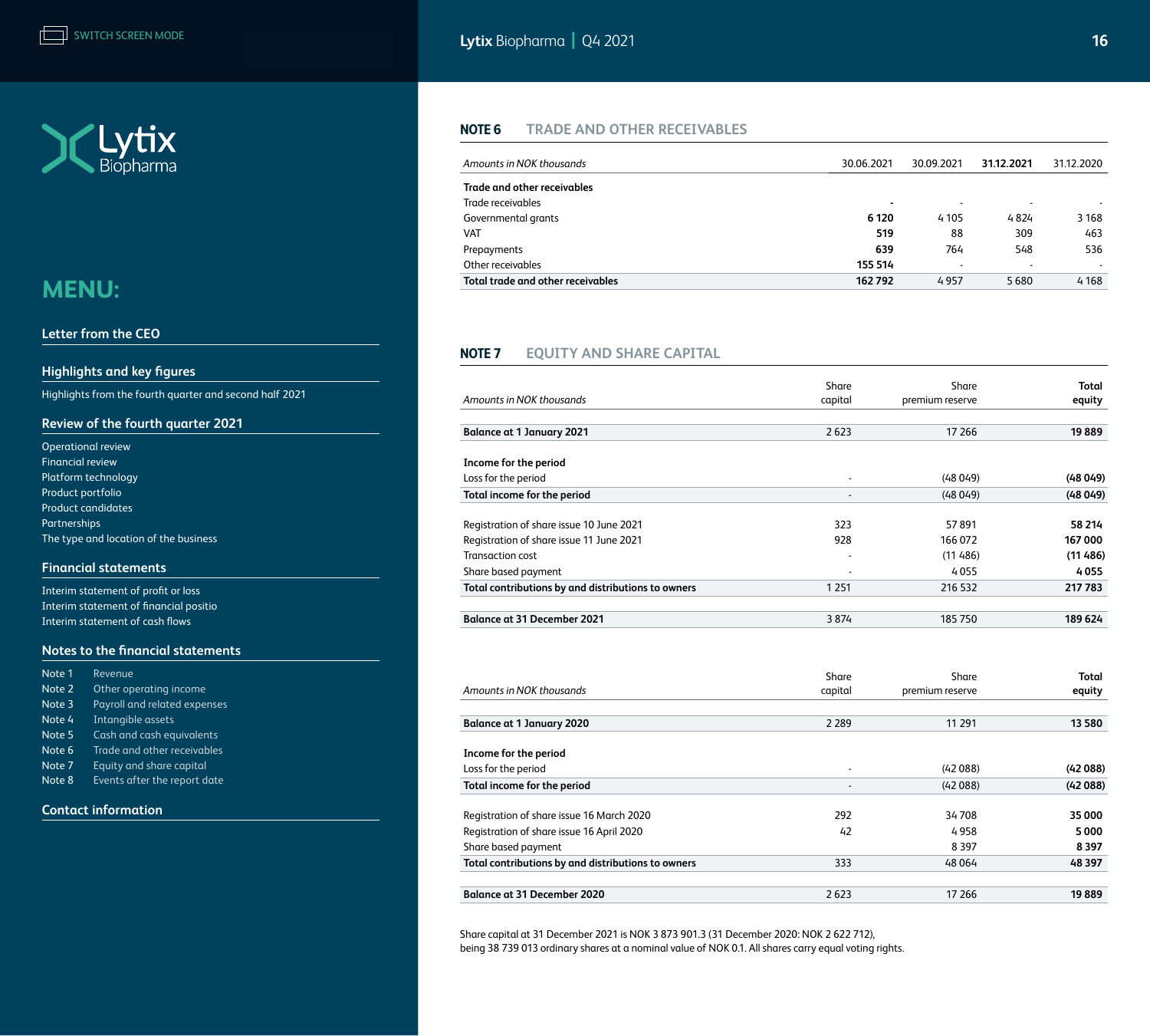

#### **[Letter from the CEO](#page-1-0)**

#### **[Highlights and key figures](#page-2-0)**

[Highlights from the fourth quarter and second half 2021](#page-2-0) 

#### **[Review of the fourth quarter 2021](#page-3-0)**

[Operational review](#page-3-0)  [Financial review](#page-4-0) [Platform technology](#page-5-0) [Product portfolio](#page-5-0) [Product candidates](#page-6-0) [Partnerships](#page-7-0) [The type and location of the business](#page-7-0)

#### **[Financial statements](#page-10-0)**

[Interim statement of profit or loss](#page-10-0) [Interim statement of financial positio](#page-11-0) [Interim statement of cash flows](#page-12-0)

#### **[Notes to the financial statements](#page-13-0)**

| Note 1 | Revenue                      |
|--------|------------------------------|
| Note 2 | Other operating income       |
| Note 3 | Payroll and related expenses |
| Note 4 | Intangible assets            |
| Note 5 | Cash and cash equivalents    |
| Note 6 | Trade and other receivables  |
| Note 7 | Equity and share capital     |
| Note 8 | Events after the report date |

**[Contact information](#page-19-0)**

#### **Change in the number of shares during the period was as follows:**

|                                                     | 31.12.2021               | 31.12.2020 |
|-----------------------------------------------------|--------------------------|------------|
| Ordinary shares at 1 January                        | 26 227 120               | 22 893 784 |
| Capital increase 16 March 2020 <sup>1)</sup>        | ٠                        | 2916667    |
| Capital increase 16 April 2020 <sup>2)</sup>        | $\overline{\phantom{a}}$ | 416 669    |
| Capital increase 10 June 2021 <sup>3)</sup>         | 3 2 3 4 1 1 6            |            |
| Capital increase 11 June 2021 <sup>4)</sup>         | 9 277 777                |            |
| Ordinary shares per 30 June 2020 / 31 December 2020 | 38 739 013               | 26 227 120 |

- *1) In February 2020, 2 916 667 shares were subscribed for in a private placement among existing shareholders at a share price of NOK 12 for total gross proceeds of NOK 35 million. The share issue was approved by the board of directors in the meeting held on 18 February 2020 under the existing authorization from the General Meeting dated 12 June 2019. The contribution was confirmed and registered in the Norwegian Register of Business Enterprises on 16 March 2020.*
- *2) In March 2020, 416 669 shares were subscribed for in a private placement among existing shareholders at a share price of NOK 12 for total gross proceeds of NOK 5 million. The share issue was approved by the board of directors in the meeting held on 17 March 2020 under the existing authorization from the General Meeting dated 12 June 2019. The contribution was confirmed and registered in the Norwegian Register of Business Enterprises on 16 April 2020.*

PBM LYT Holdings, LLC ("PBM LYT"), an affiliate of PBM Capital Group, LLC ("PBM"), pre-committed for NOK 42.5 million in the private placement conditional upon the company issuing to PBM LYT a number of warrants equal to 56.3 per cent of the number of shares subscribed for by PBM LYT in the private placement. Each warrant has a duration of 12 months and shall give the right upon exercise to subscribe for one share in the company at a subscription price of NOK 0.10 any time after the date falling 90 days after the company's *3) In May 2021, 3 234 116 shares were subscribed for in a national placement among existing shareholders and selected potential investors at a share price of NOK 18 for total gross proceeds of NOK 58 million. The share issue was approved by the Annual General Meeting held on 7 June 2021. The contribution was confirmed and registered in the Norwegian Register of Business Enterprises on 10 June 2021.*

*4) In June 2021, 9 277 777 shares were subscribed for in a private placement among existing shareholders and selected potential investors at a share price of NOK 18 for total gross proceeds of NOK 167 million. The issuance of 9 277 777 new shares in the private placement was completed by the General Meeting issuing 9 000 000 new shares at the Annual General Meeting held 7 June 2021, and by the board of directors issuing 277 777 new shares at the meeting held on 8 June 2021 under the authorization from the General Meeting dated 7 June 2021. The contribution was confirmed and registered in the Norwegian Register of Business Enterprises on 11 June 2021.*

first trading day on Euronext Growth. The decision to offer PBM LYT to subscribe for warrants was based on the belief that the precommitment by PBM LYT in the private placement, was of crucial importance for the successful completion of the private placement, and thus the financing of the Companies activities. Further, the company held the opinion that PBM LYT, as a shareholder in the company, would provide additional value to the company given their broad contact network in the United States.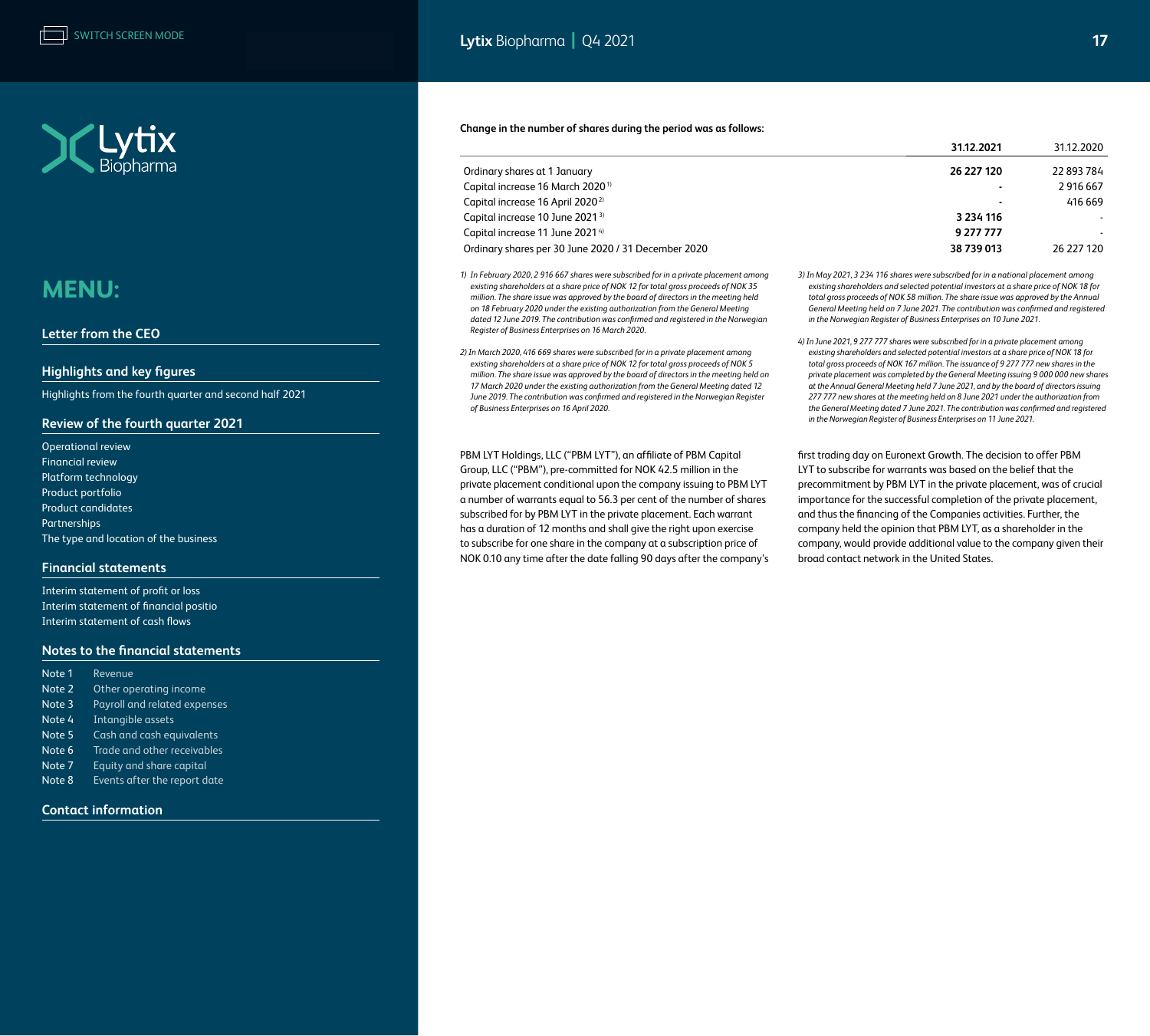<span id="page-17-0"></span>

#### **[Letter from the CEO](#page-1-0)**

#### **[Highlights and key figures](#page-2-0)**

[Highlights from the fourth quarter and second half 2021](#page-2-0) 

#### **[Review of the fourth quarter 2021](#page-3-0)**

| <b>Operational review</b>             |
|---------------------------------------|
| <b>Financial review</b>               |
| Platform technology                   |
| Product portfolio                     |
| <b>Product candidates</b>             |
| Partnerships                          |
| The type and location of the business |

#### **[Financial statements](#page-10-0)**

[Interim statement of profit or loss](#page-10-0) [Interim statement of financial positio](#page-11-0) [Interim statement of cash flows](#page-12-0)

#### **[Notes to the financial statements](#page-13-0)**

| Revenue                      |
|------------------------------|
| Other operating income       |
| Payroll and related expenses |
| Intangible assets            |
| Cash and cash equivalents    |
| Trade and other receivables  |
| Equity and share capital     |
| Events after the report date |
|                              |

#### **[Contact information](#page-19-0)**

#### **Top 20 shareholders as of 31 December 2021:**

|     |                                                   |               | Percentage share of |
|-----|---------------------------------------------------|---------------|---------------------|
| No. | Shareholder                                       | No. of shares | total no. of shares |
| 1   | Taj Holding AS                                    | 5440850       | 14.0%               |
| 2   | Jakob Hatteland Holding AS                        | 3000000       | 7.7%                |
| 3   | North Murray AS                                   | 2810359       | 7.3%                |
| 4   | PBM Lyt Holdings, LLC                             | 2 3 61 111    | 6.1%                |
| 5   | 3T Produkter Holding AS                           | 1808764       | 4.7%                |
| 6   | Brødrene Karlsen Holding AS                       | 1709274       | 4.4%                |
| 7   | Care Holding AS                                   | 1608080       | 4.2%                |
| 8   | Picasso Kapital AS                                | 1 122 860     | 2.9%                |
| 9   | Per Strand Eiendom AS                             | 1024128       | 1.9%                |
| 10  | Mikael Lønn                                       | 741 967       | 1.9%                |
| 11  | Danske Bank A/S                                   | 685 184       | 1.8%                |
| 12  | Lysnes Invest AS                                  | 615 654       | 1.6%                |
| 13  | Kvasshøgdi As                                     | 604727        | 1.6%                |
| 14  | Norinnova Invest AS                               | 557 510       | 1.4%                |
| 15  | Hifo Invest AS                                    | 555 555       | 1.4%                |
| 16  | <b>Saturn Invest AS</b>                           | 555 555       | 1.4%                |
| 17  | Jahatt AS                                         | 500 000       | 1.3%                |
| 18  | Hopen Invest AS                                   | 481 117       | 1.2%                |
| 19  | Svenska Handelsbanken AB                          | 420 423       | 1.1%                |
| 20  | <b>Belvedere AS</b>                               | 281856        | 0.7%                |
|     | Total number of shares for top 20 shareholders    | 26 884 974    | 69.4%               |
|     | Total number of shares for the other shareholders | 11 854 039    | 30.6%               |
|     | <b>Totalnumber of shares</b>                      | 38 739 013    | 100.0%              |

### **Note 8 EVENTS AFTER THE REPORT DATE**

ln fiscal year 2O21, the company is dealing with the consequences of the COVID-19 virus. Government measures to curb the virus have affected economic activity. The company considers this to be an event after the balance sheet date that does not provide any further information about the actual situation on the balance sheet date. We have taken several measures to limit the effects of the COVID-19 virus, such as safety and health measures for our people (such as social distancing and working from home). We will continue to follow government policies and advice while doing our best to continue our operations in the best possible and safest way without compromising the health of our people. These measures, with the continued financial support of the company, are reason for the board of directors to rely on the sustainable continuation of the business activities so that the financial statements are prepared on a going concern basis.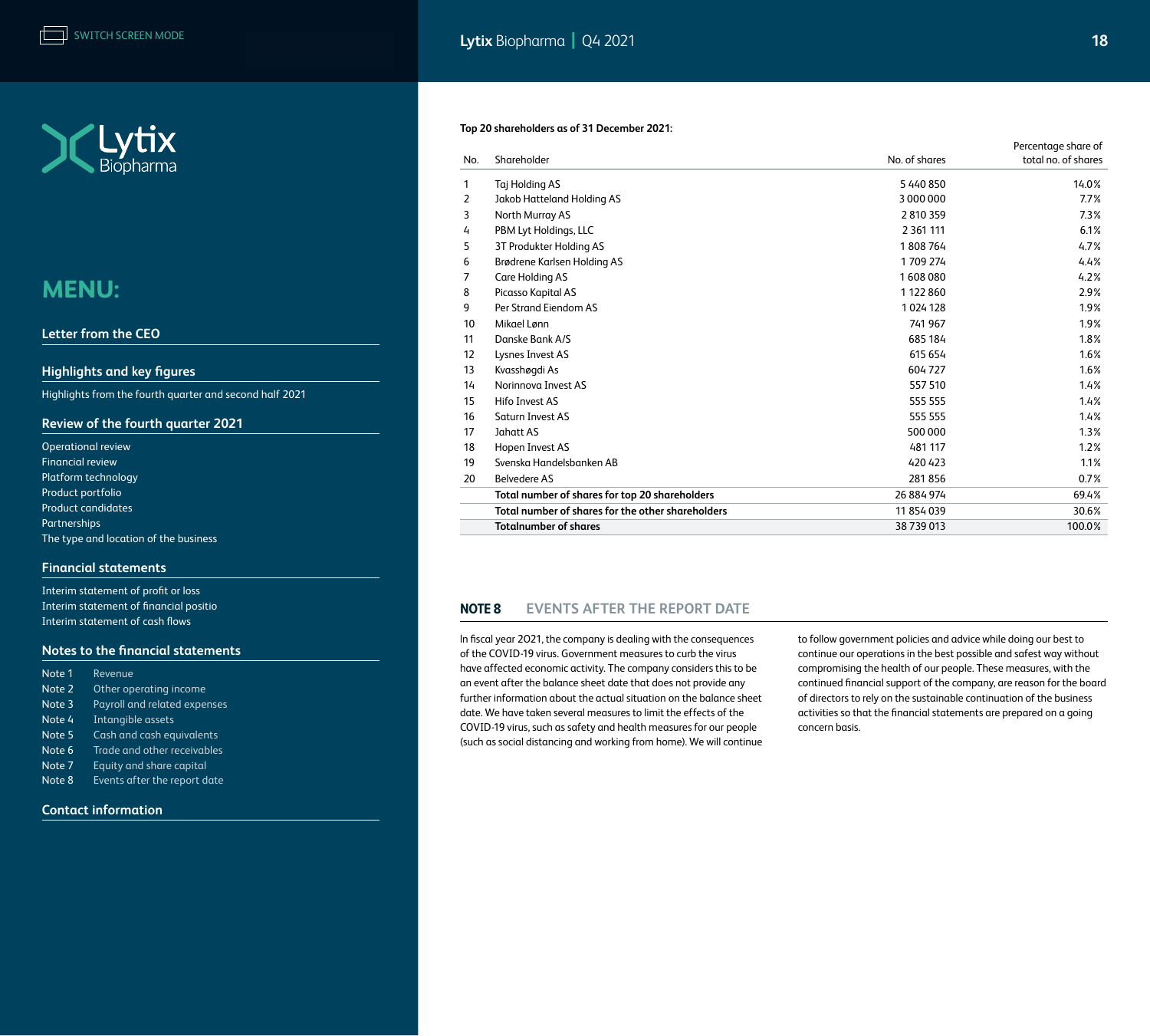

#### **[Letter from the CEO](#page-1-0)**

### **[Highlights and key figures](#page-2-0)**

[Highlights from the fourth quarter and second half 2021](#page-2-0) 

### **[Review of the fourth quarter 2021](#page-3-0)**

| <b>Operational review</b>             |
|---------------------------------------|
| <b>Financial review</b>               |
| Platform technology                   |
| Product portfolio                     |
| <b>Product candidates</b>             |
| <b>Partnerships</b>                   |
| The type and location of the business |

#### **[Financial statements](#page-10-0)**

[Interim statement of profit or loss](#page-10-0) [Interim statement of financial positio](#page-11-0) [Interim statement of cash flows](#page-12-0)

#### **[Notes to the financial statements](#page-13-0)**

| Note 1 | Revenue                      |
|--------|------------------------------|
| Note 2 | Other operating income       |
| Note 3 | Payroll and related expenses |
| Note 4 | Intangible assets            |
| Note 5 | Cash and cash equivalents    |
| Note 6 | Trade and other receivables  |
| Note 7 | Equity and share capital     |
| Note 8 | Events after the report date |
|        |                              |

#### **[Contact information](#page-19-0)**

### **Your notes**